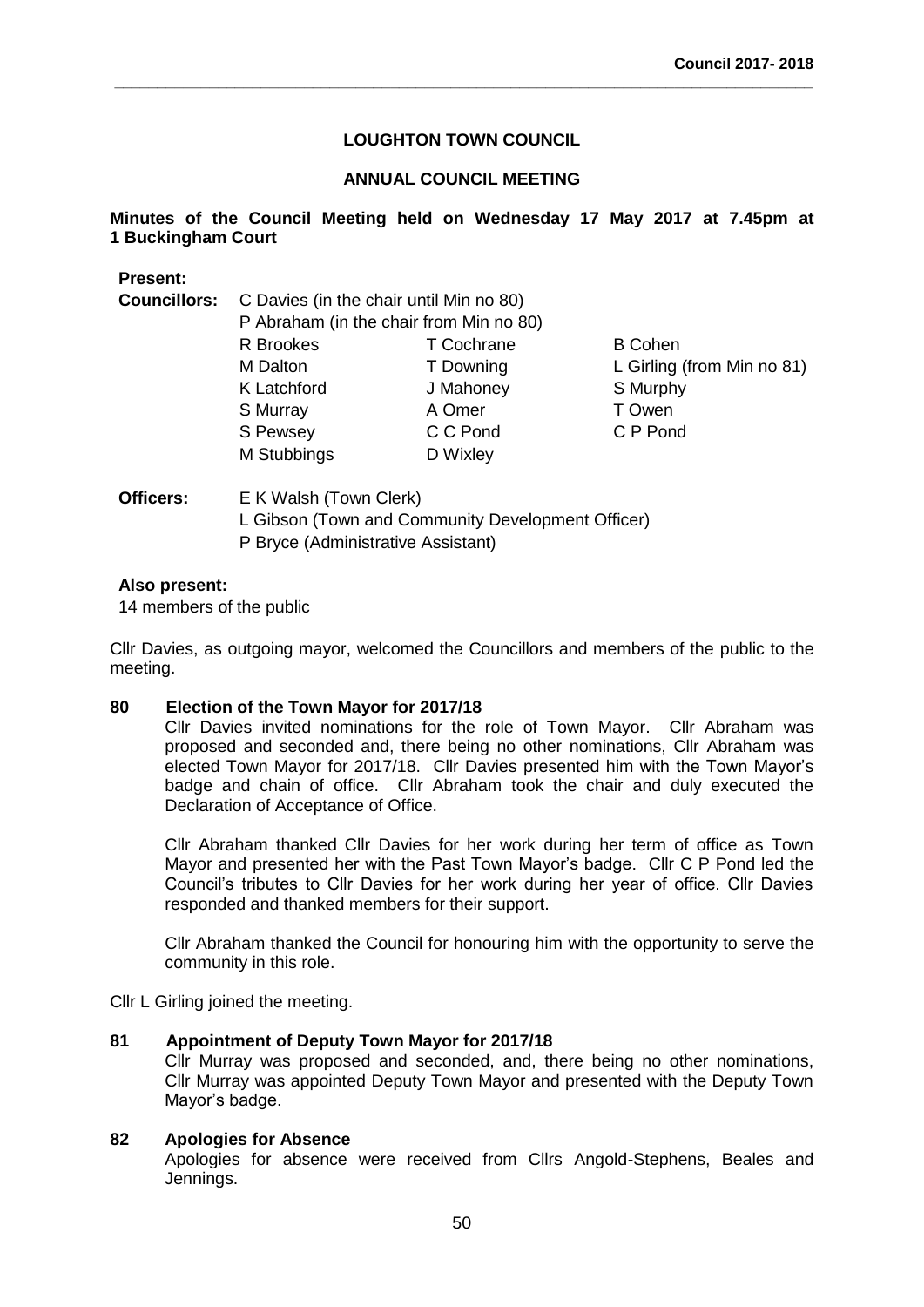# **83 Declarations of Interest**

No declarations of interest were received.

**84 Confirmation of Minutes**

The minutes of the meeting held on 3 May 2017 were CONFIRMED as a correct record and signed by the Chairman.

### **85 Appointment of Members, and Election of Chairman and Vice Chairman, of Council Committees for 2017/18**

**\_\_\_\_\_\_\_\_\_\_\_\_\_\_\_\_\_\_\_\_\_\_\_\_\_\_\_\_\_\_\_\_\_\_\_\_\_\_\_\_\_\_\_\_\_\_\_\_\_\_\_\_\_\_\_\_\_\_\_\_\_\_\_\_\_\_\_\_\_\_\_\_\_\_\_\_\_\_\_\_\_**

#### **85.1 Planning and Licensing Committee**

Cllrs Abraham, Angold-Stephens, Cochrane, Davies, Downing, Latchford and Murphy were nominated and appointed to the Planning and Licensing Committee. Cllr Angold-Stephens was elected Chairman and Cllr Davies Vice Chairman.

# **85.2 Recreation Committee**

Cllrs Brookes, Cohen, Girling, Murray, Omer, Stubbings and Wixley were nominated and appointed to the Recreation Committee. Cllr Wixley was elected Chairman and Cllr Omer Vice Chairman.

# **85.3 Environment and Heritage Committee**

Cllrs Beales, Cochrane, Davies, Owen, Pewsey, C C Pond and C P Pond were nominated and appointed to the Environment and Heritage Committee. Cllr C C Pond was elected Chairman and Cllr C P Pond Vice Chairman.

# **85.4 Resources and General Services Committee**

Cllr Angold-Stephens, Dalton, Jennings, Mahoney, Murray, Omer and Pewsey were nominated and appointed to the Resources and General Services Committee. Cllr Pewsey was elected as Chairman and Cllr Angold-Stephens Vice Chairman.

**85.5** In accordance with Standing Order 16/a/x it was AGREED that the following persons be authorised to make substitutions for their group: Cllrs Angold-Stephens, Jennings and C C Pond.

#### **86 Nomination of Council Representatives for 2017/18**

**86.1** The Council representatives on outside bodies for 2017/18 were AGREED as below:

| Organisation                                                                       | 2017/18 representative(s)  |
|------------------------------------------------------------------------------------|----------------------------|
| <b>Lopping Endowment</b>                                                           | <b>Cllr S Pewsey</b>       |
| <b>Loughton Parochial Charities</b>                                                | S Short                    |
|                                                                                    | J Boucek                   |
| <b>Essex Association of Local Councils (EALC) – Epping</b><br><b>Forest Branch</b> | Cllrs C C Pond and Wixley  |
| <b>Local Councils' Liaison Committee</b>                                           | Cllrs C C Pond and Wixley  |
| <b>EALC - Larger Local Councils Forum</b>                                          | <b>CIIr Wixley</b>         |
| <b>ECC Parish Passenger Transport Meeting</b>                                      | Cllrs Abraham and C C Pond |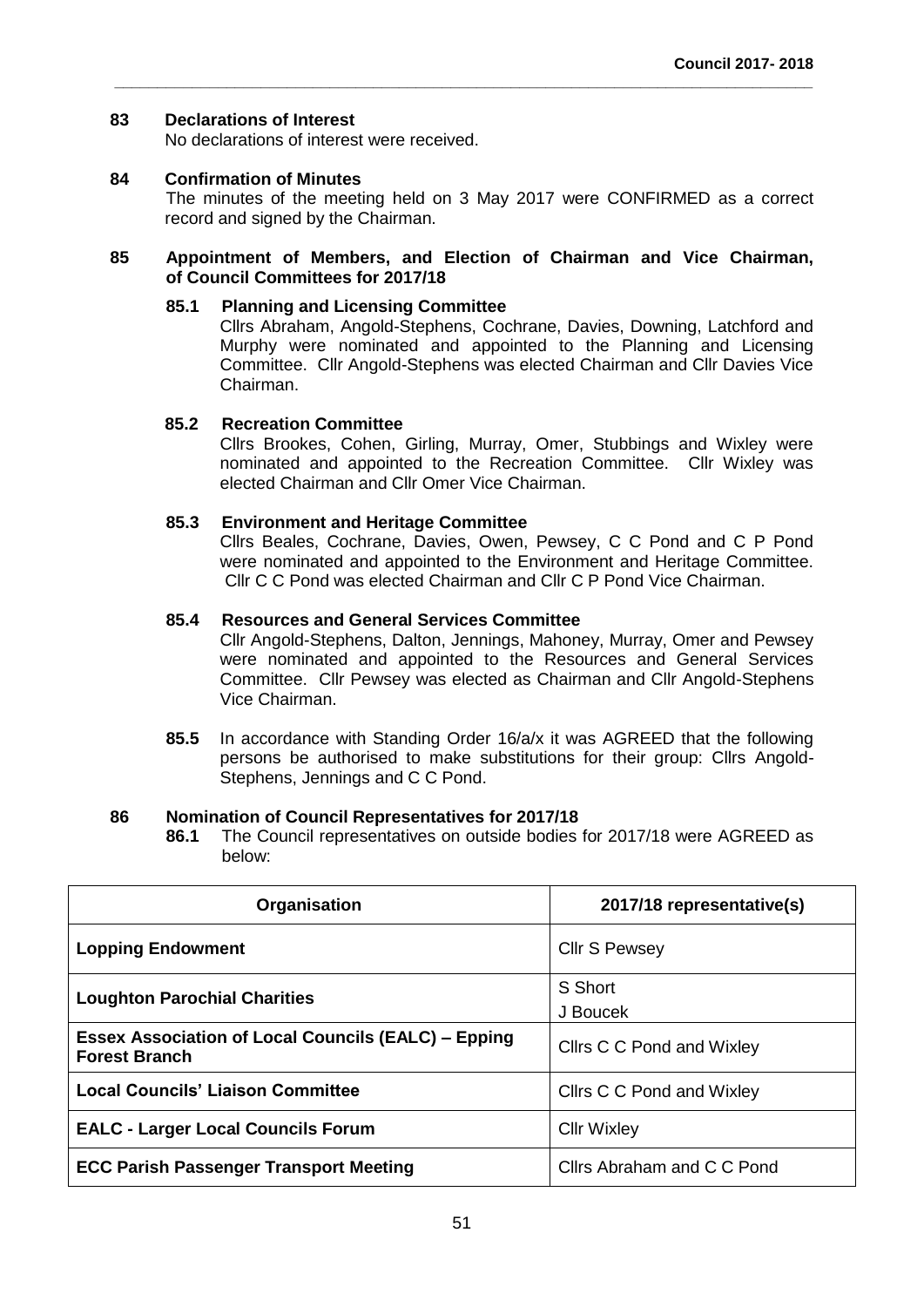| <b>Tree Wardens</b> (appointed by Epping Forest Countrycare)                                    | <b>CIIr Wixley</b><br><b>Clirs Cohen and Davies were</b><br>nominated                      |
|-------------------------------------------------------------------------------------------------|--------------------------------------------------------------------------------------------|
| Loughton 1 <sup>st</sup> (High Road Town Centre Partnership)                                    | <b>Cllrs Cohen and Omer</b><br>Substitutes Cllrs Abraham and<br>Murphy                     |
| <b>Loughton Broadway Town Centre Partnership</b>                                                | Cilrs Girling, Latchford and Owen                                                          |
| <b>Citizens Advice Epping Forest District - Management</b><br><b>Committee</b>                  | <b>CIIr Angold-Stephens</b>                                                                |
| <b>Essex Police local community meetings</b>                                                    | Cllrs Abraham, Cohen, Girling,<br>Mahoney and Wixley                                       |
| <b>Debden Tenants' Panel Meeting</b><br><b>Alderton, Broadway and Fairmead Ward Councillors</b> | <b>CIIr Wixley</b>                                                                         |
| <b>Roding Valley Nature Reserve Consultative Group</b>                                          | Cllrs Abraham, Davies, Girling,<br>Latchford, Mahoney, Murphy, Omer,<br>Owen and Stubbings |
| <b>Roding Valley Management Committee</b>                                                       | Not constituted                                                                            |

**\_\_\_\_\_\_\_\_\_\_\_\_\_\_\_\_\_\_\_\_\_\_\_\_\_\_\_\_\_\_\_\_\_\_\_\_\_\_\_\_\_\_\_\_\_\_\_\_\_\_\_\_\_\_\_\_\_\_\_\_\_\_\_\_\_\_\_\_\_\_\_\_\_\_\_\_\_\_\_\_\_**

# **86.2 Arrangements for reporting back on the activities of outside bodies**

The Council AGREED that the current practice whereby representatives were requested to provide a written report, to be attached to the next Council agenda, on meetings which they have attended, should continue. It was NOTED that a verbal report could be made on meetings attended within ten days of the Council meeting and that members were also requested to provide an annual report for the final Council meeting of the municipal year where appropriate.

#### **86.3 Joint Standards Committee**

The Council APPOINTED Cllr C C Pond as its representative on the Joint Standards Committee for 2017/18 with Cllr Angold-Stephens as his substitute.

# **86.4 Grievance Hearing and Disciplinary Appeal Panels**

Cllr Jennings was APPOINTED the third member to sit on both the Grievance Hearing Panel and the Disciplinary Appeal Panel.

# **87 Membership of Internal Council Groups**

# **87.1 Strategy and Staff Group**

Membership: Town Mayor, Deputy Town Mayor, Chairman of each committee with Cllrs Davies, Owen and C P Pond.

#### **87.2 Community Centres Working Group**

Membership: Cllrs Abraham, Angold-Stephens, Davies, Stubbings and Wixley.

#### **87.3 Financial Assistance Working Group**

Membership: Chairman and Vice Chairman of the Resources and General Services Committee and Cllr Murray.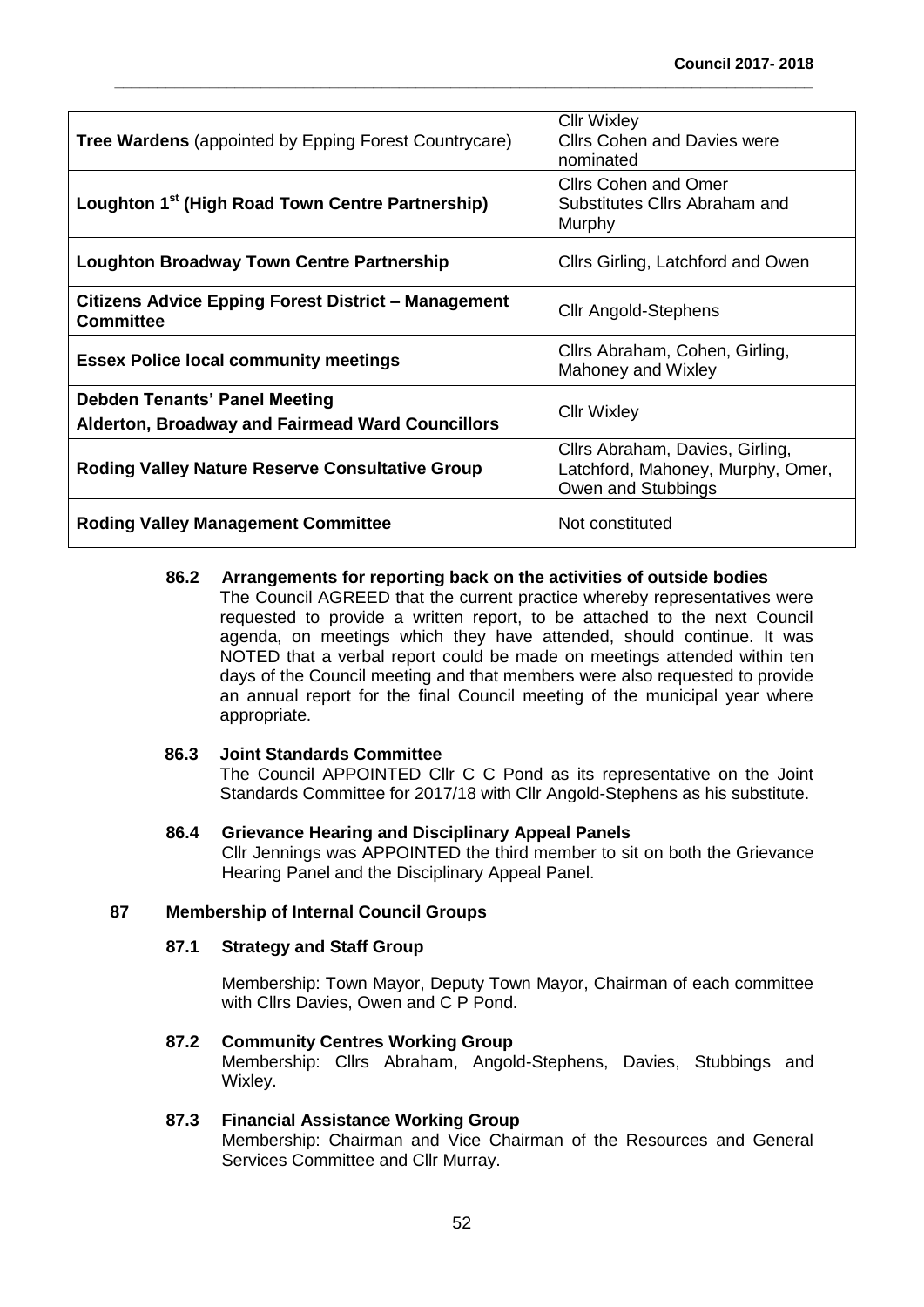# **88 Training and Conferences**

The Council APPROVED the attendance of councillors at the forthcoming training and conference sessions for the purposes of paying travel expenses:

| 23 May 2017 | Code of Conduct                   | <b>CIIr Mick Stubbings</b> |
|-------------|-----------------------------------|----------------------------|
| 7 June 2017 | Essex Police Conference in Dunmow | <b>CIIr David Wixley</b>   |

**\_\_\_\_\_\_\_\_\_\_\_\_\_\_\_\_\_\_\_\_\_\_\_\_\_\_\_\_\_\_\_\_\_\_\_\_\_\_\_\_\_\_\_\_\_\_\_\_\_\_\_\_\_\_\_\_\_\_\_\_\_\_\_\_\_\_\_\_\_\_\_\_\_\_\_\_\_\_\_\_\_**

**Signed.……………………………………… Date: 19 July 2017**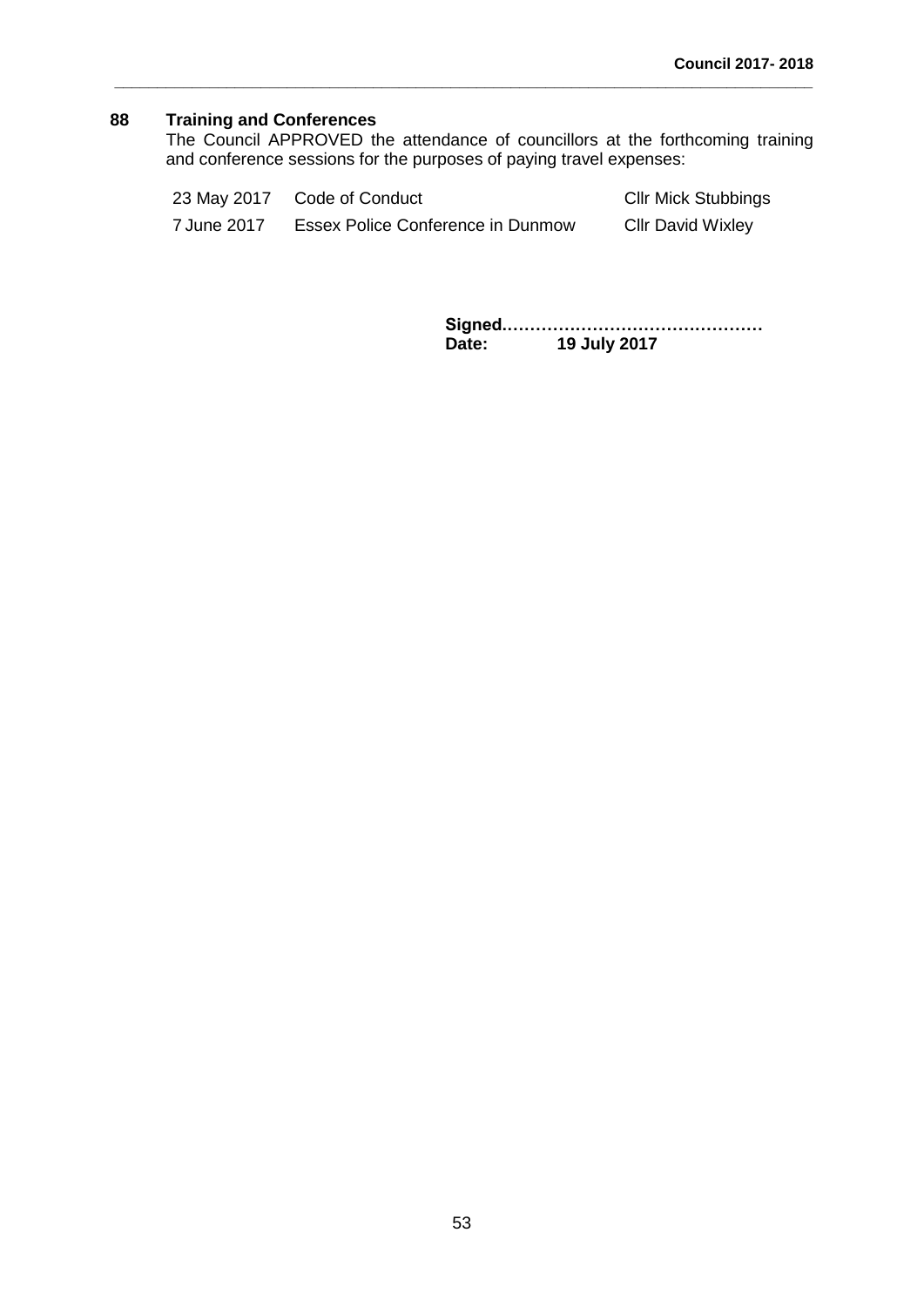**\_\_\_\_\_\_\_\_\_\_\_\_\_\_\_\_\_\_\_\_\_\_\_\_\_\_\_\_\_\_\_\_\_\_\_\_\_\_\_\_\_\_\_\_\_\_\_\_\_\_\_\_\_\_\_\_\_\_\_\_\_\_\_\_\_\_\_\_\_\_\_\_\_\_\_\_\_\_\_\_\_**

# **COUNCIL MEETING**

**Minutes of the Council Meeting held on Wednesday 19 July 2017 at 7.45pm at 1 Buckingham Court**

| <b>Present:</b>     |                          |                    |                |  |
|---------------------|--------------------------|--------------------|----------------|--|
| <b>Councillors:</b> | P Abraham (in the chair) |                    |                |  |
|                     | R Brookes                | T Cochrane         | <b>B</b> Cohen |  |
|                     | M Dalton                 | C Davies           | T Downing      |  |
|                     | J Jennings               | <b>K</b> Latchford | J Mahoney      |  |
|                     | S Murphy                 | S Murray           | A Omer         |  |
|                     | T Owen                   | S Pewsey           | C C Pond       |  |
|                     | C P Pond                 | M Stubbings        | D Wixley       |  |
|                     |                          |                    |                |  |

**Officers:** E K Walsh (Town Clerk) P Bryce (Administrative Assistant)

# **Also present:**

Martin Newnham, Head Forest Keeper for Epping Forest at the City of London 1 member of the public

The meeting was preceded by a minute's silence in memory of Stan Goodwin, a former district and county councillor, whose funeral had taken place earlier in the day. Cllr Murray paid tribute to Mr Goodwin's outstanding record of community work.

### **89 Apologies for Absence**

Apologies for absence were received from Cllrs Angold-Stephens, Beales and Girling.

### **90 Declarations of Interest**

Cllr C C Pond declared a non-pecuniary and non-prejudicial interest in Agenda items 7.1 (Communities Initiatives Fund), 12 (Local Plan) and 13 (Office Accommodation) and any other matters concerning Epping Forest District Council and Essex County Council as a member of those councils.

#### **91 Confirmation of Minutes**

The minutes of the meeting held on 17 May 2017 were CONFIRMED as a correct record and signed by the Chairman.

# **92 Public Representations**

None were received

The Council AGREED to bring forward agenda item 10.

# **93 Epping Forest**

The Chairman invited Mr Martin Newnham, Head Forest Keeper for Epping Forest at the City of London, to address the Council to speak about his role and the current issues and forward plans for the forest.

As there were continuing concerns regarding unauthorised encampments on the Forest and local public open space, Mr Newnham asked the Council to consider in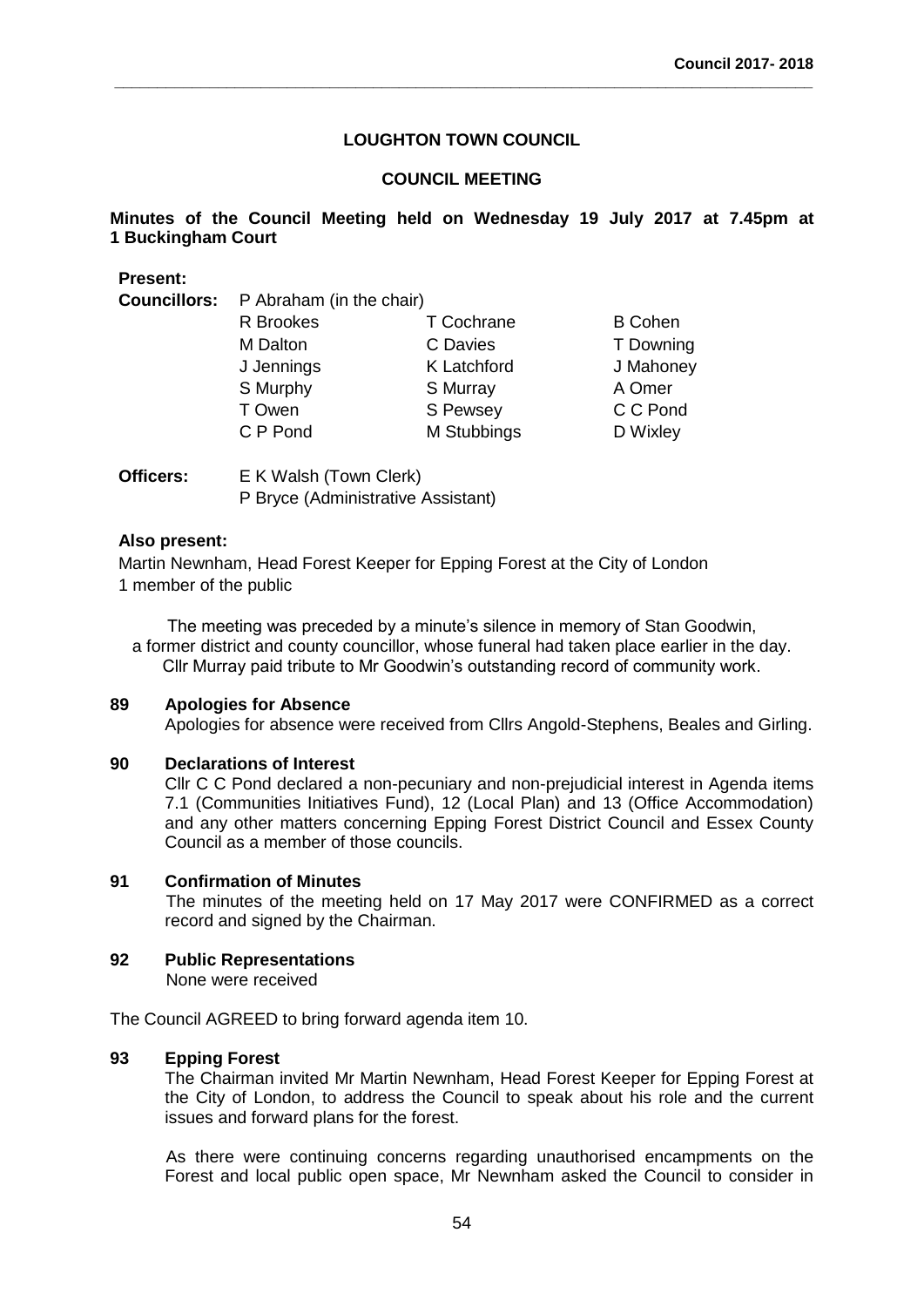partnership with the City of London and Epping Forest District Council applying for an exclusion zone order.

**\_\_\_\_\_\_\_\_\_\_\_\_\_\_\_\_\_\_\_\_\_\_\_\_\_\_\_\_\_\_\_\_\_\_\_\_\_\_\_\_\_\_\_\_\_\_\_\_\_\_\_\_\_\_\_\_\_\_\_\_\_\_\_\_\_\_\_\_\_\_\_\_\_\_\_\_\_\_\_\_\_**

Mr Newnham also asked the Town Council for assistance in promoting the Forest to residents and encouraging them to report problems promptly.

At the end of his presentation, members were offered and accepted the opportunity to ask questions on local issues.

On behalf of the Council, Cllr Abraham thanked Mr Newnham for his excellent presentation.

#### **94 Questions Without Discussion**

No questions were received.

#### **95 Town Mayor's Engagements and Announcements**

The Town Mayor, Cllr Philip Abrahams, reported that since his appointment in May 2017 he had attended the following events:

Inauguration of the Mayor of Waltham Abbey, Loughton Festival – Howzat Loughton Cricket Club, Indian Orthodox Church, Senior Forum Brockley, St Clare Hospice launch of the Children's Bereavement Service, Forest Creative Writers, Epping Forest College Awards Evening, 2324 (Chigwell) Squadron Awards Evening, Rotary Club of Loughton, Buckhurst Hill and Chigwell Presidential Handover Dinner, GROW Community Garden, First Year Anniversary Community Picnic and Open Day, Oak View School Music Festival and the Jessel Green Fun Day.

The Deputy Town Mayor, Cllr Stephen Murray, reported that since his appointment in May 2017, on behalf of the Town Mayor, he had attended the LADS production of "Dial M for Murder" at the Lopping Hall and OHERA's Big Lunch on the Roding Valley Recreation Ground.

Cllr Abraham announced that he was to host the annual Onam Festival celebration in The Murray Hall on Sunday 3 September 2017 and that all councillors were invited.

#### **96 Matters for Report**

To report any further significant information on matters which have been previously discussed, in addition to those which may already be included on the Agenda.

#### **96.1 Community Initiatives Fund – Min nos RC46.5 and EH57.11**

The Council NOTED that, once costings were available, officers would discuss with the committee chairmen which was the most suitable project for an application to this fund.

#### **96.2 Petition**

The Council NOTED receipt of a petition regarding the level of business rates and their concerns about the future of local shopping centres including those in Buckhurst Hill. With the written permission of the petition organiser, this had been forwarded to Epping Forest District Council as being the more appropriate authority to respond to such concerns. EFDC had clarified that they did not set the business rates (the responsibility of the District Valuation Services) and were simply the collection authority and as such, there was little they can do to address the petitioners' concerns**.**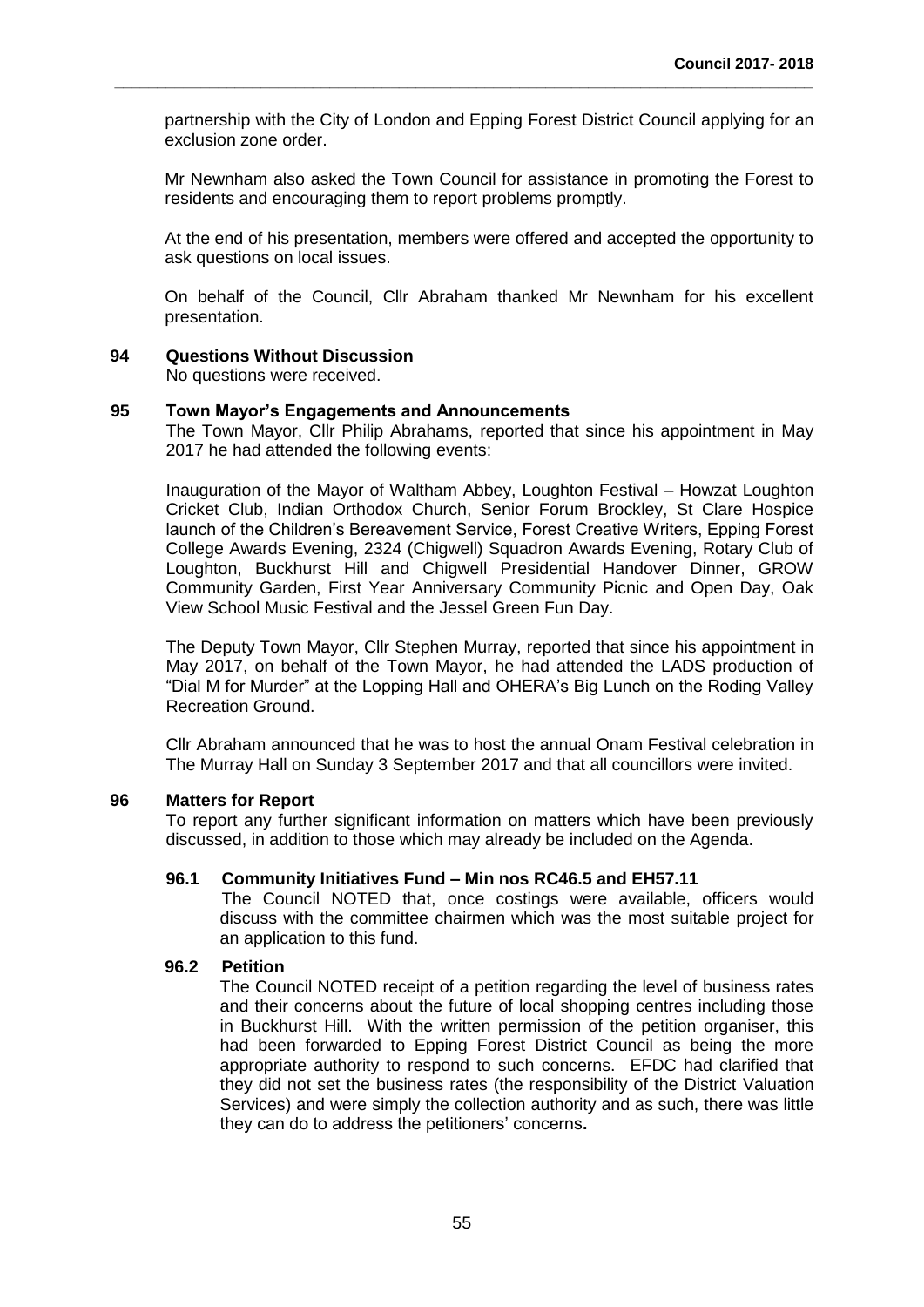Signatories to the petition, who were mainly from local businesses, have been encouraged to support the two town centre partnerships in their work to promote the town and its businesses.

# **97 Reports from Members on Outside Organisations**

- **97.1** Written reports on the following meetings were NOTED.
	- i) Epping Forest Centenary Trust 28 June 2017 Cllr Pewsey

**\_\_\_\_\_\_\_\_\_\_\_\_\_\_\_\_\_\_\_\_\_\_\_\_\_\_\_\_\_\_\_\_\_\_\_\_\_\_\_\_\_\_\_\_\_\_\_\_\_\_\_\_\_\_\_\_\_\_\_\_\_\_\_\_\_\_\_\_\_\_\_\_\_\_\_\_\_\_\_\_\_**

- ii) The Lopping Endowment 4 July 2017 Cllr Pewsey
- iii) Debden Tenants Panel 20 June 2017 Cllr Wixley
- iv) Larger Local Council Forum 14 June 2017 Cllr Wixley
- v) EALC Police and Crime Commissioner Conference 7 June 2017 Cllr Wixley
- vi) ECC Parish Passenger Transport Meeting 26 June 2017 Cllr C C Pond
- 97.2 Cllr Latchford, supported by Cllrs Davies and Owen, presented an oral report on the recent Broadway Town Centre Partnership AGM meeting.

# **98 Reports from Committees**

# **98.1 Planning and Licensing**

The reports from the meetings held on 24 April, 8 and 22 May, 5 and 19 June, 3 July 2017 were NOTED.

# **98.2 Recreation**

The report from the meeting held on 14 June 2017 was NOTED.

### **98.3 Environment and Heritage**

The report from the meeting held on 21 June 2017 was NOTED.

#### **98.4 Resources and General Services**

The report from the meeting held on 5 July 2017 was NOTED.

# **99 Essex Association of Local Councils**

In line with the Council's recent decision to take action regarding poor air quality (see Min no EH41) and with the support of the Epping Forest Branch of the Association of Local Councils, the Council CONFIRMED that the following motion was to be submitted to the EALC for consideration at the AGM on 19 September 2017:

*As medical and other evidence suggests a growing link between air quality, notably diesel vehicle emissions, and poor respiratory health, the EALC and its member councils are urged to:*

- *i. to apply pressure on the County Council and the principal councils to more carefully monitor and publish air quality data; and*
- *ii. reduce their use of diesel powered vehicles and apparatus.*

# **100 Local Plan**

Members noted the information received from Epping Forest District Council regarding the Infrastructure Delivery Plan workshop held on Saturday 8 July 2017.

The Council AGREED that suggestions on new local infrastructure requirements which would be required to support growth being planned as part of the emerging Local Plan should be submitted to the Town Clerk for collation to meet the deadline of 18 August 2017.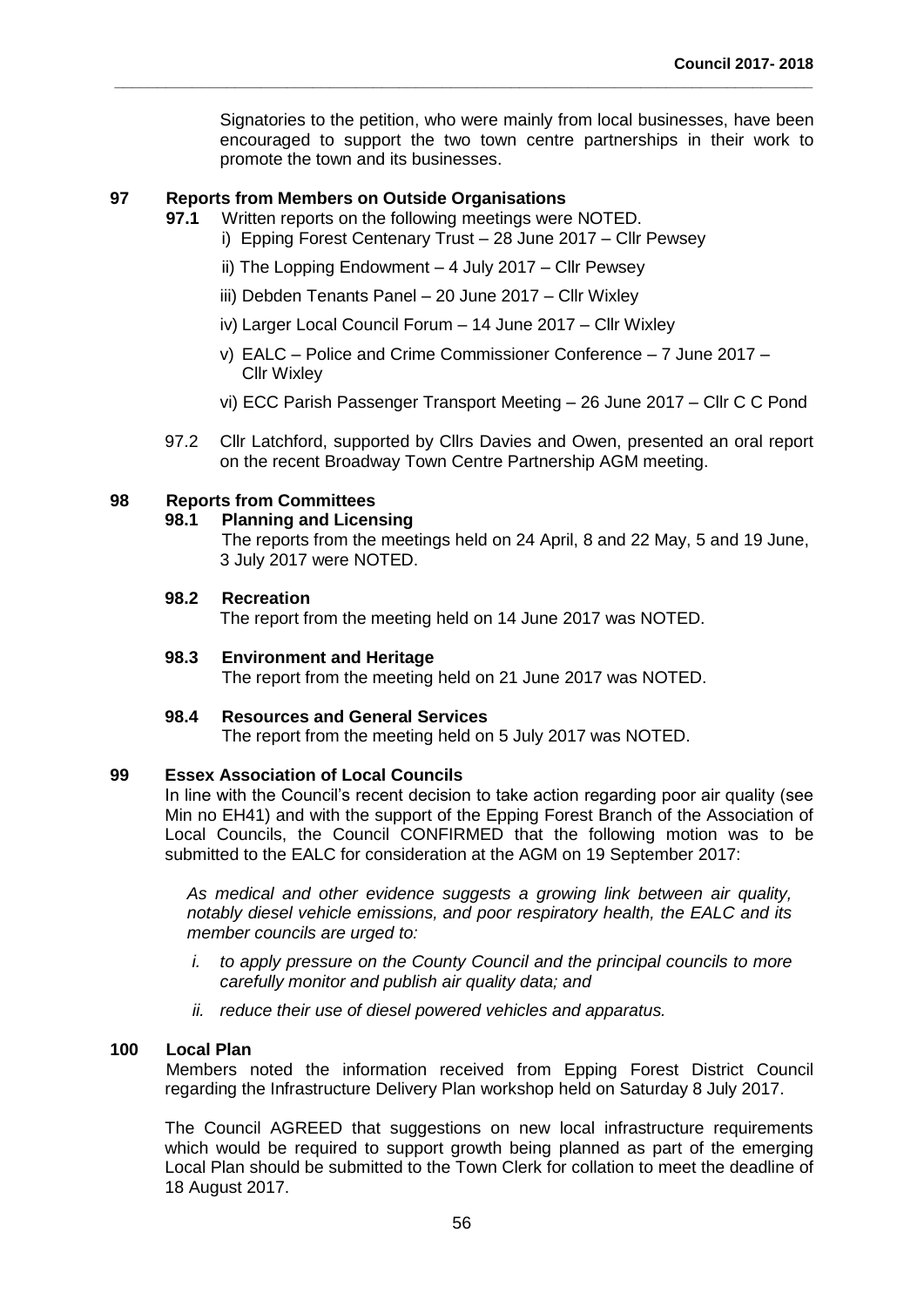### **101 Office Accommodation**

Further to the report made to the Resources and General Services Committee at its meeting on 5 July 2017 the Town Clerk reported that the moving date, for transfer to new office space at Loughton Library, had been confirmed as Monday 24 July 2017.

**\_\_\_\_\_\_\_\_\_\_\_\_\_\_\_\_\_\_\_\_\_\_\_\_\_\_\_\_\_\_\_\_\_\_\_\_\_\_\_\_\_\_\_\_\_\_\_\_\_\_\_\_\_\_\_\_\_\_\_\_\_\_\_\_\_\_\_\_\_\_\_\_\_\_\_\_\_\_\_\_\_**

Cllr C C Pond confirmed that the new name for the library building was to be "Loughton Library and Town Hall". Cllr Pond also commented that the relocation should ensure better recognition for the work the Town Council undertakes in the town.

Members commended the officers on the way that they had handled the move.

Cllr Abraham reminded everyone that this had been the last meeting in the Council Chamber at Buckingham Court and looked forward to welcoming everyone to Loughton Library.

> **Signed.……………………………………… Date: 18 October 2017**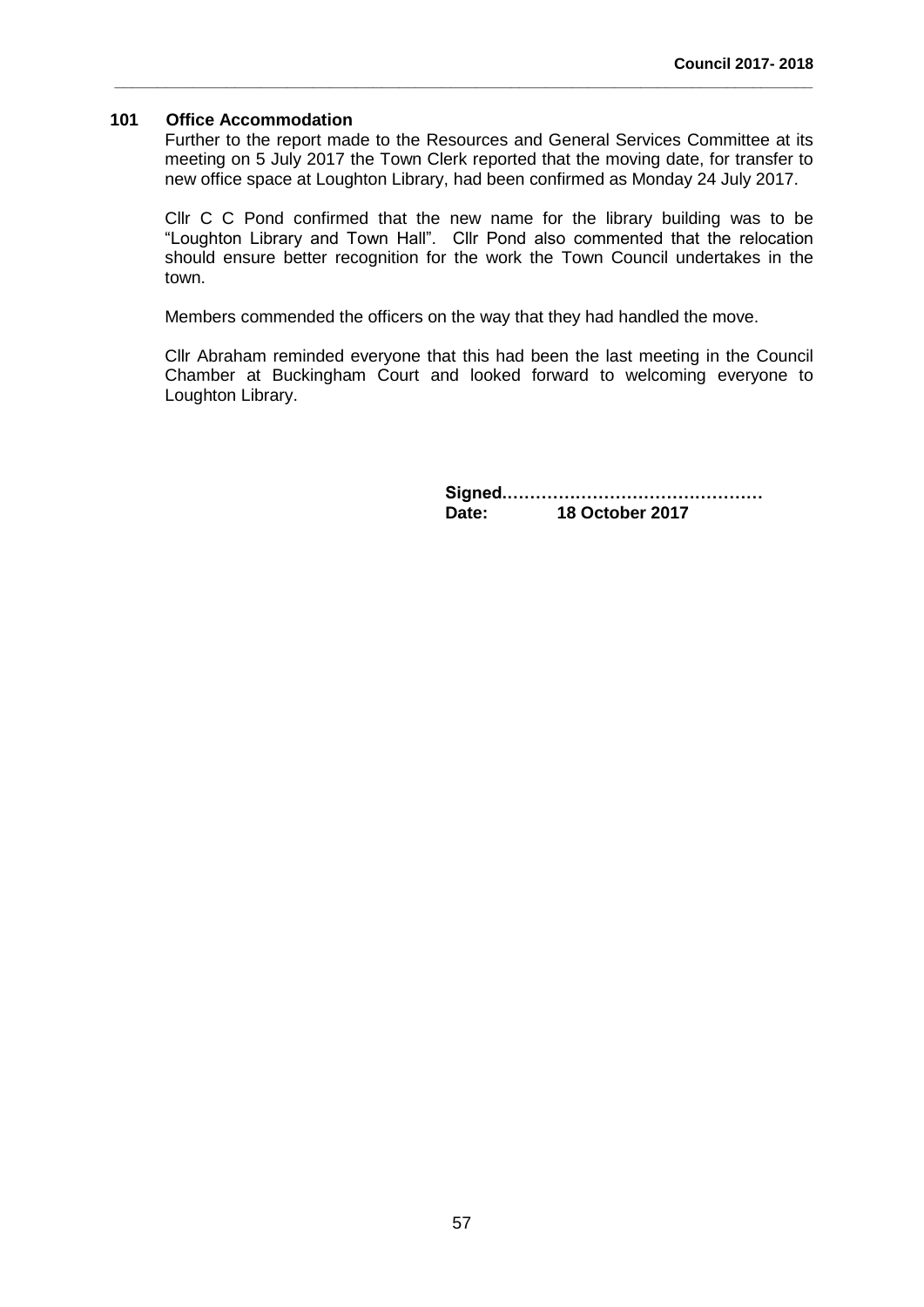**\_\_\_\_\_\_\_\_\_\_\_\_\_\_\_\_\_\_\_\_\_\_\_\_\_\_\_\_\_\_\_\_\_\_\_\_\_\_\_\_\_\_\_\_\_\_\_\_\_\_\_\_\_\_\_\_\_\_\_\_\_\_\_\_\_\_\_\_\_\_\_\_\_\_\_\_\_\_\_\_\_**

# **COUNCIL MEETING**

# **Minutes of the Council Meeting held on Wednesday 18 October 2017 at 7.45pm at Loughton Library & Town Hall.**

# **Present:**

**Councillors:** P Abraham (in the chair)

| J Angold-Stephens | P Beales       | R Brookes  |
|-------------------|----------------|------------|
| T Cochrane        | <b>B</b> Cohen | M Dalton   |
| C Davies          | T Downing      | J Jennings |
| K Latchford       | J Mahoney      | S Murphy   |
| S Murray          | A Omer         | T Owen     |
| S Pewsey          | C C Pond       | C P Pond   |
| M Stubbings       | D Wixley       |            |
|                   |                |            |

| Officers: | E K Walsh (Town Clerk)             |
|-----------|------------------------------------|
|           | P Bryce (Administrative Assistant) |

# **Also present:**

Roger Wilson, Assistant Director (Housing Operations), Epping Forest District Council

# **102 Apologies for Absence**

Apologies for absence were received from Cllr Girling.

#### **103 Declarations of Interest**

Cllr S Murray declared a non-pecuniary and non-prejudicial interest in Agenda item 11 (Review of Epping Forest District Council's Housing Allocations Scheme).

Cllrs C C Pond and R Brookes declared a non-pecuniary and non-prejudicial interest in any matters concerning Epping Forest District Council as dual hatted Councillors.

#### **104 Confirmation of Minutes**

The minutes of the meeting held on 17 July 2017 were CONFIRMED as a correct record and signed by the Chairman.

The Council AGREED to bring forward agenda item 11 as there was a guest speaker.

Cllr Beales arrived during the next item.

#### **105 Review of Epping Forest District Council's Housing Allocations Scheme**

The Chairman invited Mr Roger Wilson to address the Council. Mr Wilson explained that the revised scheme had been drafted by the Communities Select Committee and the proposed changes considered by Cabinet members in advance of the consultation. He expounded on the key issues and answered members' questions.

The Council thanked Mr Wilson for his presentation.

The Council AGREED to make the following comments on the key changes: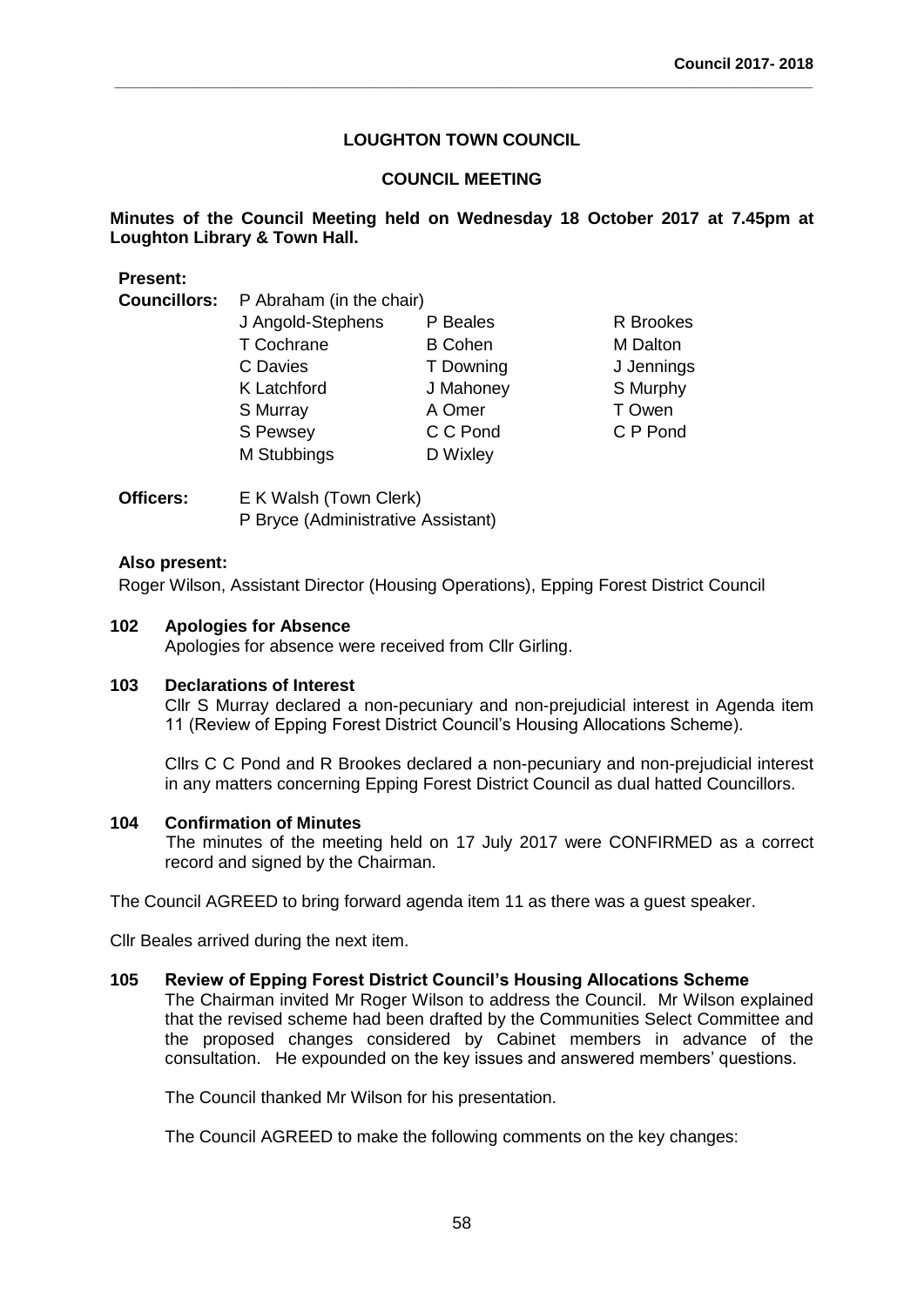*The increase in the Residency Criteria with any new applicant who has lived in our District for less than seven continuous years immediately prior to their date of registration not qualifying (currently 5 continuous years)* 

The Council considered that this should remain at 5 years.

**\_\_\_\_\_\_\_\_\_\_\_\_\_\_\_\_\_\_\_\_\_\_\_\_\_\_\_\_\_\_\_\_\_\_\_\_\_\_\_\_\_\_\_\_\_\_\_\_\_\_\_\_\_\_\_\_\_\_\_\_\_\_\_\_\_\_\_\_\_\_\_\_\_\_\_\_\_\_\_\_\_**

 *Any person (or member of their household) who within the previous 7 years has been guilty of serious unacceptable behaviour (defined under the Scheme) will not qualify (increased from the current 3 years)*

The Council supported the penalty for those found guilty of serious unacceptable behaviour but considered that this should remain at 3 years with the exception of social housing fraud which should be increased to 5 years.

 *The penalty for refusing 2 offers of accommodation will result in an application being deferred for a period of 2 years (increased from the current 1 year)*

The Council supported this increase.

 *Any tenant of the Council who is under occupying and is wishing to move to smaller Council accommodation who refuses 3 offers of accommodation will have their application deferred for a period of 1 year (no change from the current scheme)*

The Council agreed that the deferment period should remain unchanged at 1 year.

 *Homeless applicants will be offered a 2 year Secure (fixed-term) Tenancy to give them some temporary stability in order to prepare them to make their own arrangements thereafter.*

The Council considered that this reduction from the current introductory tenancy followed by a 10-year fixed term tenancy was too severe and rather than change to a 2-year secure tenancy suggested that this should be set at 5 years.

 *Applicants living in Supported Housing Schemes (listed in the Scheme) will have a lesser Residency Criteria of 2 years (currently 3 years)*

The Council supported this proposal.

# **106 Public Representations**

.

None were received

**107 Questions Without Discussion** No questions were received.

#### **108 Town Mayor's Engagements and Announcements**

The Town Mayor, Cllr Philip Abraham, reported that since the last Council meeting on 19 July 2017, he had attended the following events:

The Kerala Boat Race and Carnival in Warwickshire, the re-opening of Zizzi Italian Restaurant, the Indian Orthodox Church in York, the opening of the new Pets At Home store on the Epping Forest Shopping Park, the Charity Harvest Festival at St James Marthoma Church in New Eltham, The Onam Festival Celebration at Murray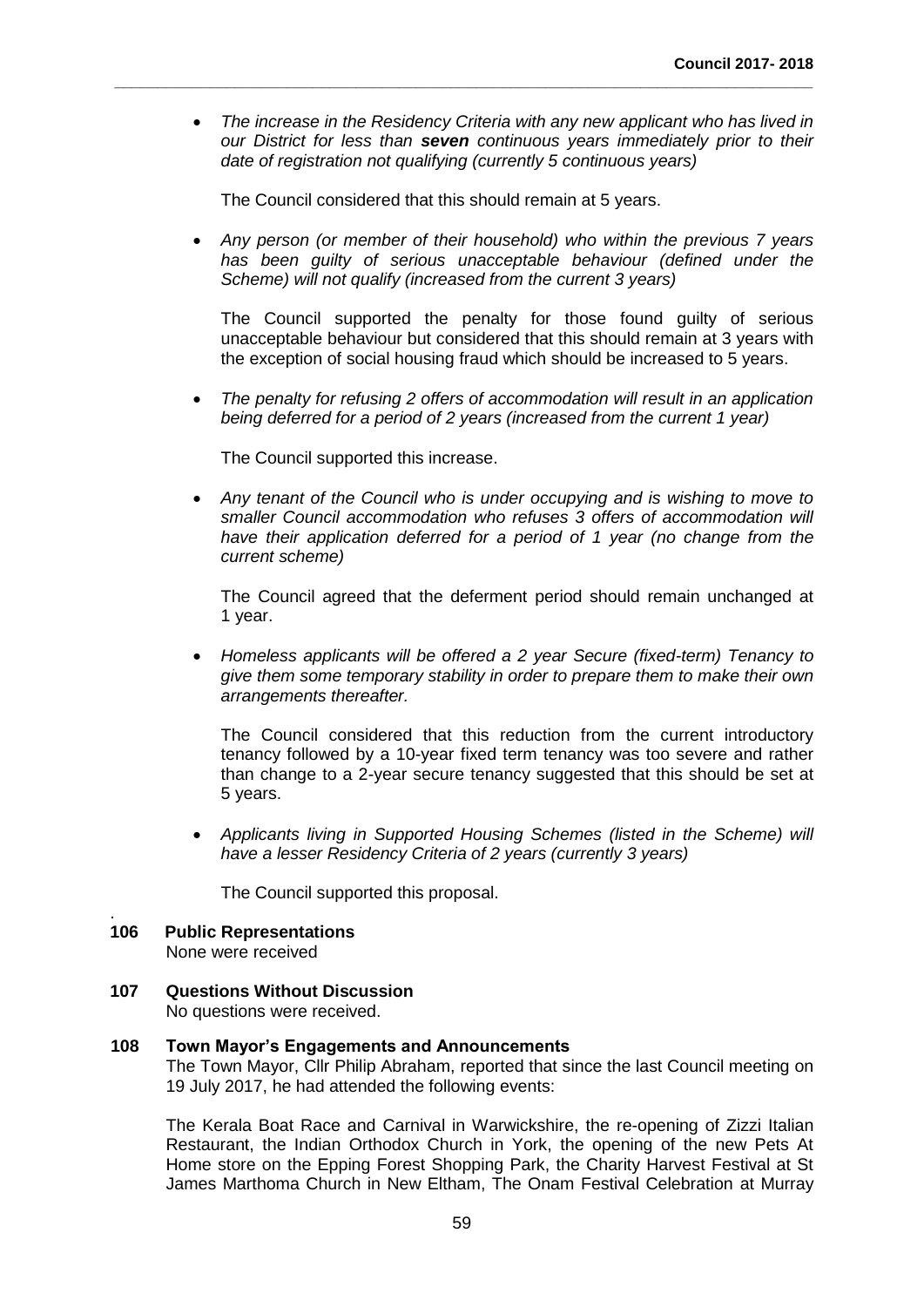Hall, The Sree Narayana Guru Jayanthy Celebration at East Ham Town Hall, The Best Allotment Awards evening at Willingale Road Allotments, the National Jazz Archive Concert featuring Clare Teal, Love Loughton and the opening of St Mary's Hope Centre, the Onam Celebration at Ilford Town Hall, the opening of the McCarthy and Stone Poets Place Development in Roding Road, the opening of a new jewellery shop in India, the ATMG Annual Conference in Daventry, a presentation from Essex Wildlife Trust to acknowledge 10 years of Loughton Town Council's support, the Parish Day event at the Indian Orthodox Church in Sydenham, the opening of the Coffee Bar in Loughton Library and the Baha'i Faith Celebration at the Murray Hall.

**\_\_\_\_\_\_\_\_\_\_\_\_\_\_\_\_\_\_\_\_\_\_\_\_\_\_\_\_\_\_\_\_\_\_\_\_\_\_\_\_\_\_\_\_\_\_\_\_\_\_\_\_\_\_\_\_\_\_\_\_\_\_\_\_\_\_\_\_\_\_\_\_\_\_\_\_\_\_\_\_\_**

The Deputy Town Mayor, Cllr Stephen Murray, reported that since the last Council meeting on the 19 July 2017, on behalf of the Town Mayor, he had attended the Restore Community Centre Volunteers Vision Day, Loughton Abbeyfield Society AGM and afternoon tea, and the re-opening of the St Clare Shop in the High Road.

# **109 Matters for Report**

#### **109.1 Essex Association of Local Councils – Min no 99**

Members NOTED that the Council's motion regarding poor air quality had been adopted by the County Association at its AGM on 19 September 2017.

#### **109.2 Council of the Year Award**

The Council welcomed the news of the 2017 Council of the Year Award presented by the Essex Association of Local Councils in September.

Cllrs C C Pond and Wixley, accompanied by the Town Clerk, had accepted the award from the Chairman of Essex County Council, Cllr John Aldridge, on behalf of the Town Council. The presentation had included an engraved silver salver, a framed certificate and a £150 training voucher.

The award recognised the Town Council's work in the community and in particular the provision of:

- a range of low cost / free activities and events to help low income families;
- a generous grant budget to help local organisations and charities to further their vital work;
- a lead on the fight to counter proposals in the draft Local Plan for the development of many of the town's green spaces; and with the recent office move to the Library:
- improved access to the Town Council for our residents; and
- helping safeguard the future of the library by creating a thriving community hub.

#### **110 Reports from Members on Outside Organisations**

**110.1** Written reports on the following meetings were NOTED.

- i. Citizens Advice Epping Forest District 3 October 2017 Cllr Angold-Stephens. Cllr Angold-Stephens reported that the proposed quiz has been postponed until early in 2018.
- ii. Campaign to Protect Rural Essex (CPREssex) 7 October 2017 Cllr Abraham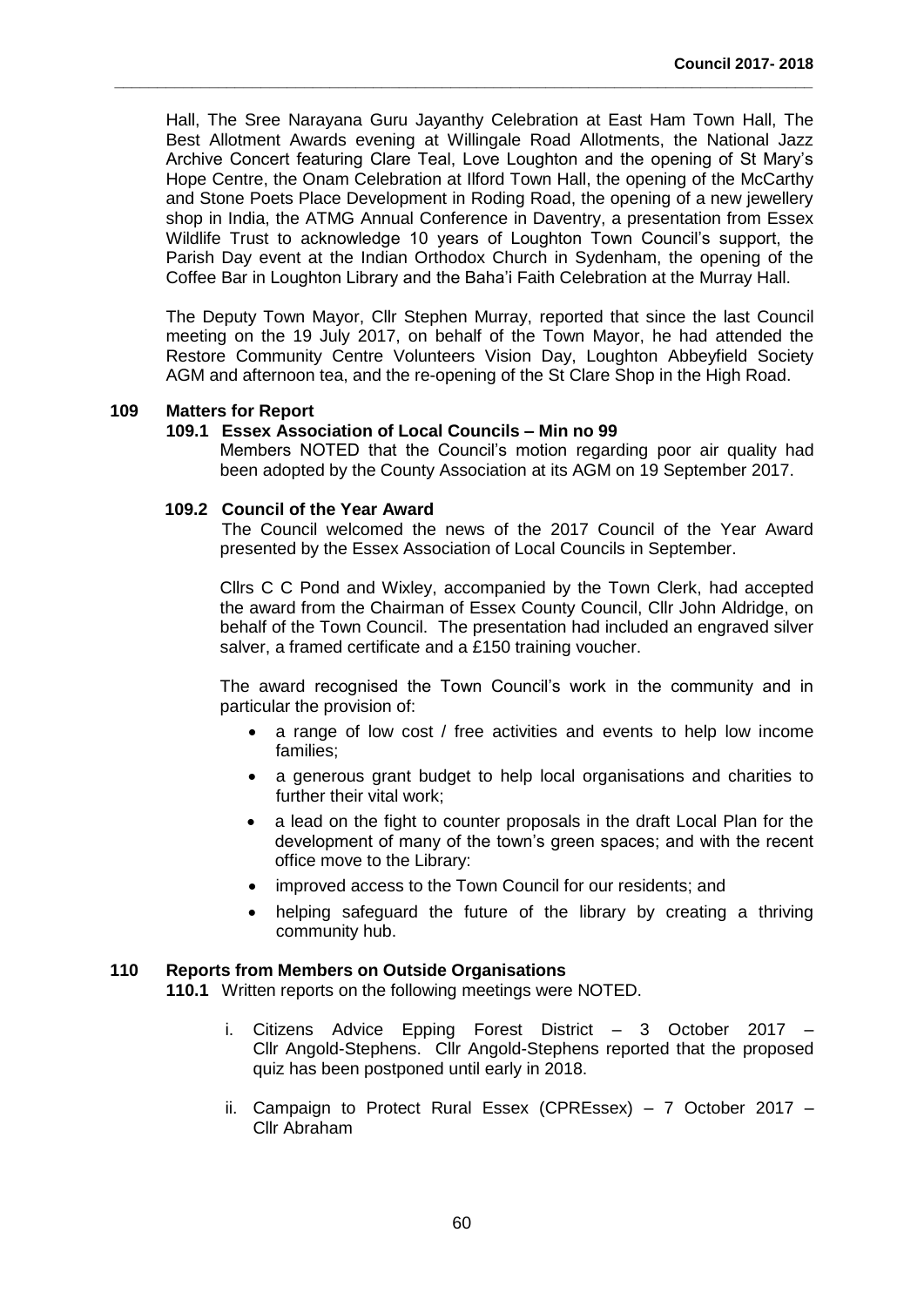- **110.2** The following reports were tabled by Cllr Wixley:
	- i) Essex Association of Local Councils Annual Conference and  $72<sup>nd</sup>$  AGM 19 September 2017 - attended by Cllrs Chris Pond and David Wixley together with the Town Clerk.
	- ii) Roding Valley Meadows Local Nature Reserve Consultative Group meeting on 20 September 2017
	- iii) Tree Wardens Meeting held on 11 October 2017
	- iv) Larger Local Councils Forum Meeting held on 12 October 2017 in Springfield, Chelmsford
	- v) Debden Tenants Panel Meeting held on 16 October 2017

**\_\_\_\_\_\_\_\_\_\_\_\_\_\_\_\_\_\_\_\_\_\_\_\_\_\_\_\_\_\_\_\_\_\_\_\_\_\_\_\_\_\_\_\_\_\_\_\_\_\_\_\_\_\_\_\_\_\_\_\_\_\_\_\_\_\_\_\_\_\_\_\_\_\_\_\_\_\_\_\_\_**

- vi) Epping Forest Branch of the Association of Local Councils 20 July 2017 – Cllr Wixley and the Town Clerk
- vii) Local Councils' Liaison Committee 11 September 2017 Cllrs C C Pond and Wixley with the Town Clerk

Members with any question on these reports were asked to contact Cllr Wixley.

# **111 Reports from Committees**

#### **111.1 Planning and Licensing**

The reports from the meetings held on 17 and 31 July, 21 August, 11 and 25 September 2017 were NOTED.

### **111.2 Recreation**

The report from the meeting held on 6 September 2017 was NOTED.

#### **111.3 Environment and Heritage**

The report from the meeting held on 20 September 2017 was NOTED.

#### **111.4 Resources and General Services**

The report from the meeting held on 11 October 2017 was NOTED.

#### **112 Accounts and Audit 2016/17**

The Council NOTED:

- i. the external audit report and certificate received from PKF Littlejohn, the Council's external auditors, confirming that they had completed the audit of the Annual Return for Loughton Town Council for the year ended 31 March 2017;
- ii. that on the basis of their review of the annual return, in their opinion the information in the annual return was in accordance with proper practices and no other matters had come to their attention giving cause for concern that relevant legislative and regulatory requirements had not been met.
- iii. that the Notice of Conclusion of Audit had been published on 8 September 2017 on the noticeboards around the town and may be viewed on the Council's website.

The Council thanked the officers for their work in this regard.

**Signed.……………………………………… Date: 13 December 2017**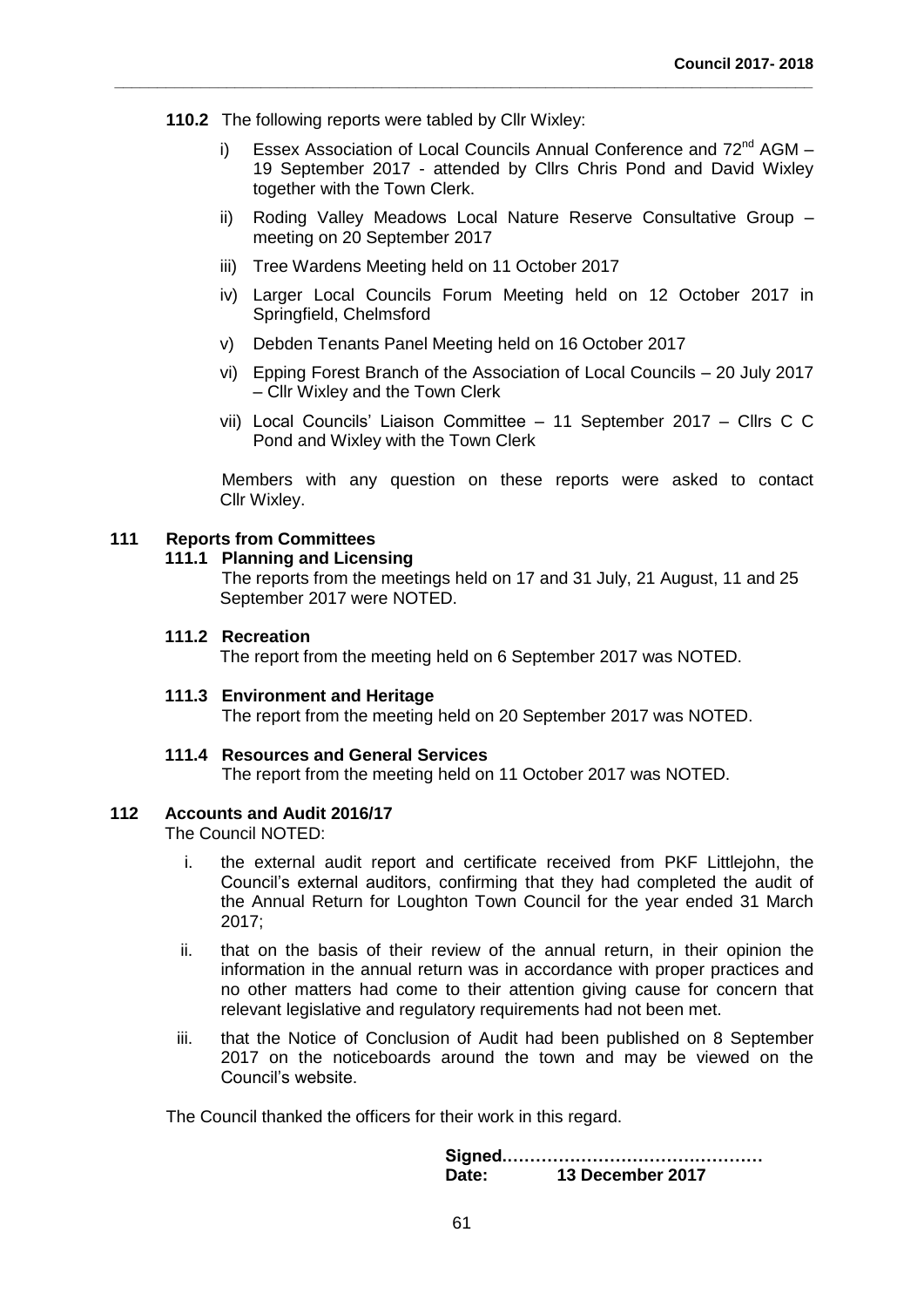**\_\_\_\_\_\_\_\_\_\_\_\_\_\_\_\_\_\_\_\_\_\_\_\_\_\_\_\_\_\_\_\_\_\_\_\_\_\_\_\_\_\_\_\_\_\_\_\_\_\_\_\_\_\_\_\_\_\_\_\_\_\_\_\_\_\_\_\_\_\_\_\_\_\_\_\_\_\_\_\_\_**

# **COUNCIL MEETING**

# **Minutes of the Council Meeting held on Wednesday 13 December 2017 at 7.45pm at Loughton Library & Town Hall.**

| <b>Present:</b>     |                          |                |                 |  |
|---------------------|--------------------------|----------------|-----------------|--|
| <b>Councillors:</b> | P Abraham (in the chair) |                |                 |  |
|                     | J Angold-Stephens        | P Beales       | R Brookes       |  |
|                     | T Cochrane               | <b>B</b> Cohen | <b>M</b> Dalton |  |
|                     | J Jennings               | S Murray       | A Omer          |  |
|                     | T Owen                   | S Pewsey       | C C Pond        |  |
|                     | C P Pond                 | M Stubbings    | D Wixley        |  |
|                     |                          |                |                 |  |
|                     |                          |                |                 |  |

| Officers: | E K Walsh (Town Clerk)             |
|-----------|------------------------------------|
|           | P Bryce (Administrative Assistant) |

## **Also present:**

1 member of the public

#### **This meeting was preceded by the presentation of the awards to the winners of the 2017 Christmas card competition.**

#### **113 Apologies for Absence**

Apologies for absence were received from Cllrs Davies, Downing, Girling, Latchford, Mahoney and Murphy.

#### **114 Declarations of Interest**

Cllr Dalton declared a personal but non-prejudicial interest in Agenda item 12, Roding Valley High School, as he was acquainted with the Chairman of the school governors.

Cllr Murray declared a personal but non-prejudicial interest in Agenda item 12, Roding Valley High School, as he was currently employed at the school.

Cllr Omer declared a personal but non-prejudicial interest in Agenda item 12, Roding Valley High School, as his son attended the school.

Cllr Angold-Stephens declared a personal but non-prejudicial interest in Agenda item 12, Roding Valley High School, as she was a former governor at the school.

#### **115 Confirmation of Minutes**

The minutes of the meeting held on 18 October 2017 amended at Min no 104, to read 17 July 2017, and at Min no 108, to read "Baha'i Faith", were CONFIRMED as a correct record and signed by the Chairman.

# **116 Public Representations**

None were received

**117 Questions Without Discussion** No questions were received.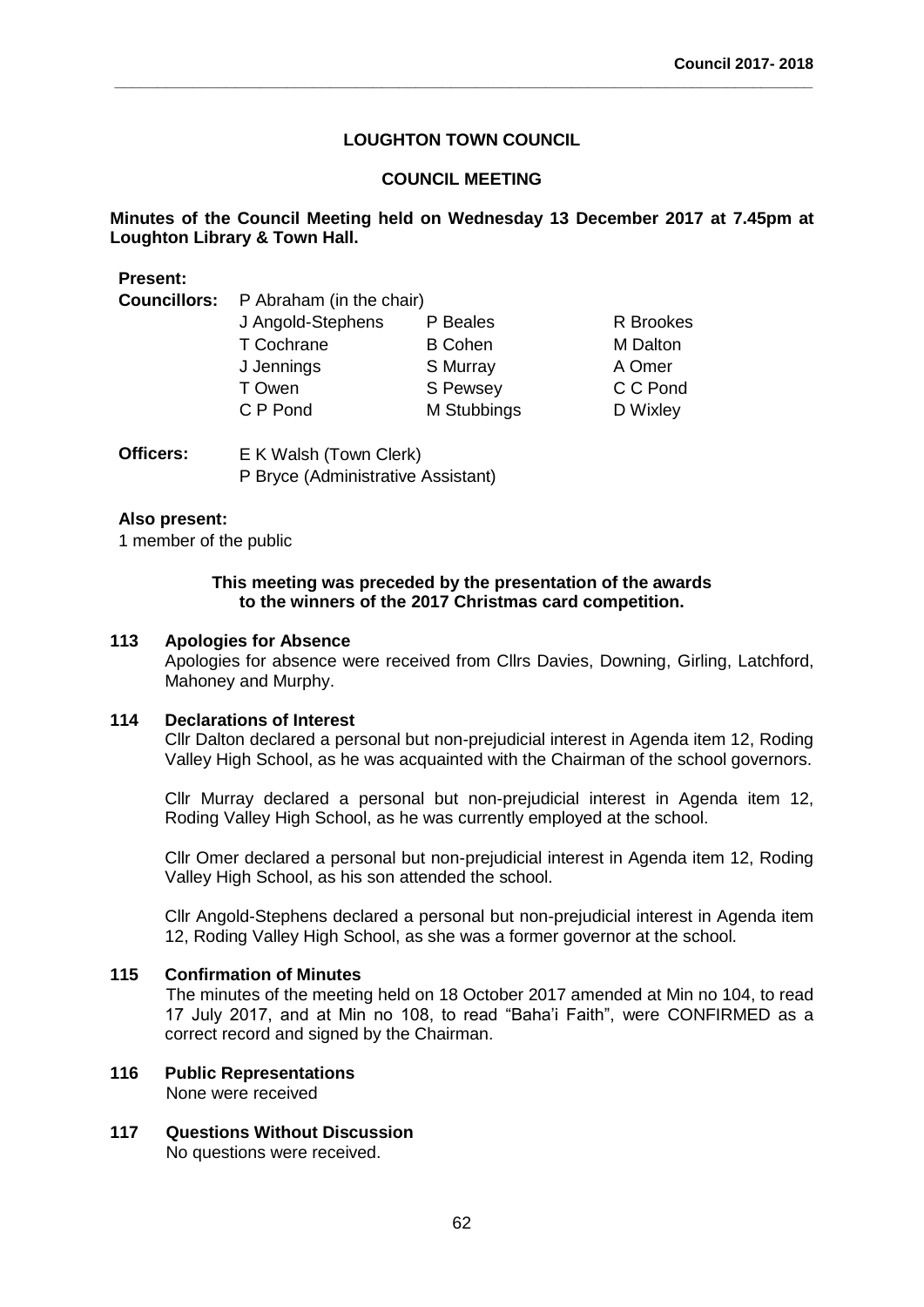# **118 Town Mayor's Engagements and Announcements**

The Town Mayor, Cllr Philip Abraham, reported that since the last Council meeting on 18 October 2017, he had attended the following events:

**\_\_\_\_\_\_\_\_\_\_\_\_\_\_\_\_\_\_\_\_\_\_\_\_\_\_\_\_\_\_\_\_\_\_\_\_\_\_\_\_\_\_\_\_\_\_\_\_\_\_\_\_\_\_\_\_\_\_\_\_\_\_\_\_\_\_\_\_\_\_\_\_\_\_\_\_\_\_\_\_\_**

YES Partnership at the Marriot Hotel, Waltham Abbey, Kerala Christian Fellowship UK, Redbridge Samaritans 50 years, KALA Annual Day, judging of the Christmas Card Competition, LADS production of "Breaking the Code" at the Lopping Hall, Loughton Branch of Royal British Legion Poppy Dance, Epping Forest and Brentwood Police Public Presentation Event at the Warren, Kerala Unique Heritage and Cultural Tourism, Remembrance Sunday Parade and service on Kings Green, opening of the Aldi Store Epping Forest Shopping Park, YES Partnership, Sing Christmas at St Mary's Church, EALC Local Service Fund VIP Launch, Countdown to Christmas on The Broadway, Official Opening of Costa Coffee at the Crate Christmas Market, Light up a Life ceremony at Loughton Methodist Church and Kings Green, Chigwell Riding Trust for Special Needs Christmas Carol Concert, the EFDC Christmas Carol Service at St John the Baptist Church in Epping and the Loughton Baptist Church Give a Gift Service.

The Town Mayor also referred to his attendance at the panel meeting for Essex County Council's Local Services Fund and commended the scheme to members.

#### **119 Matters for Report**

#### **119.1 Community Events**

The Committee NOTED that two recent community events had raised funds for charity as follows:

- Countdown to Christmas Chigwell Riding Trust £190
- Light up a Life St Clare Hospice £194

### **120 Reports from Members on Outside Organisations**

**120.1** Written reports on the following meetings were NOTED:

i. Broadway Town Centre Partnership – 9 November 2017 – Cllr Latchford

# **121 Reports from Committees**

#### **121.1 Planning and Licensing**

The reports from the meetings held on 9 and 23 October, 6 and 20 November and 4 December 2017 were NOTED.

#### **121.2 Recreation**

The report from the meeting held on 8 November 2017 was NOTED.

#### **121.3 Environment and Heritage**

The report from the meeting held on 15 November 2017 was NOTED.

#### **121.3.1 Community Tree Strategy**

The Council NOTED that to progress this work the Chairman and Vice Chairman of this committee together with the Town Clerk had met with Chris Neilan, Principal Officer – Green Infrastructure, Trees & Landscape Strategy at EFDC. The Town Council had been invited to become involved as a test case for the online Mark II Curio project to map the special and favourite trees.

#### **121.4 Resources and General Services**

The report from the meeting held on 6 December 2017 was NOTED.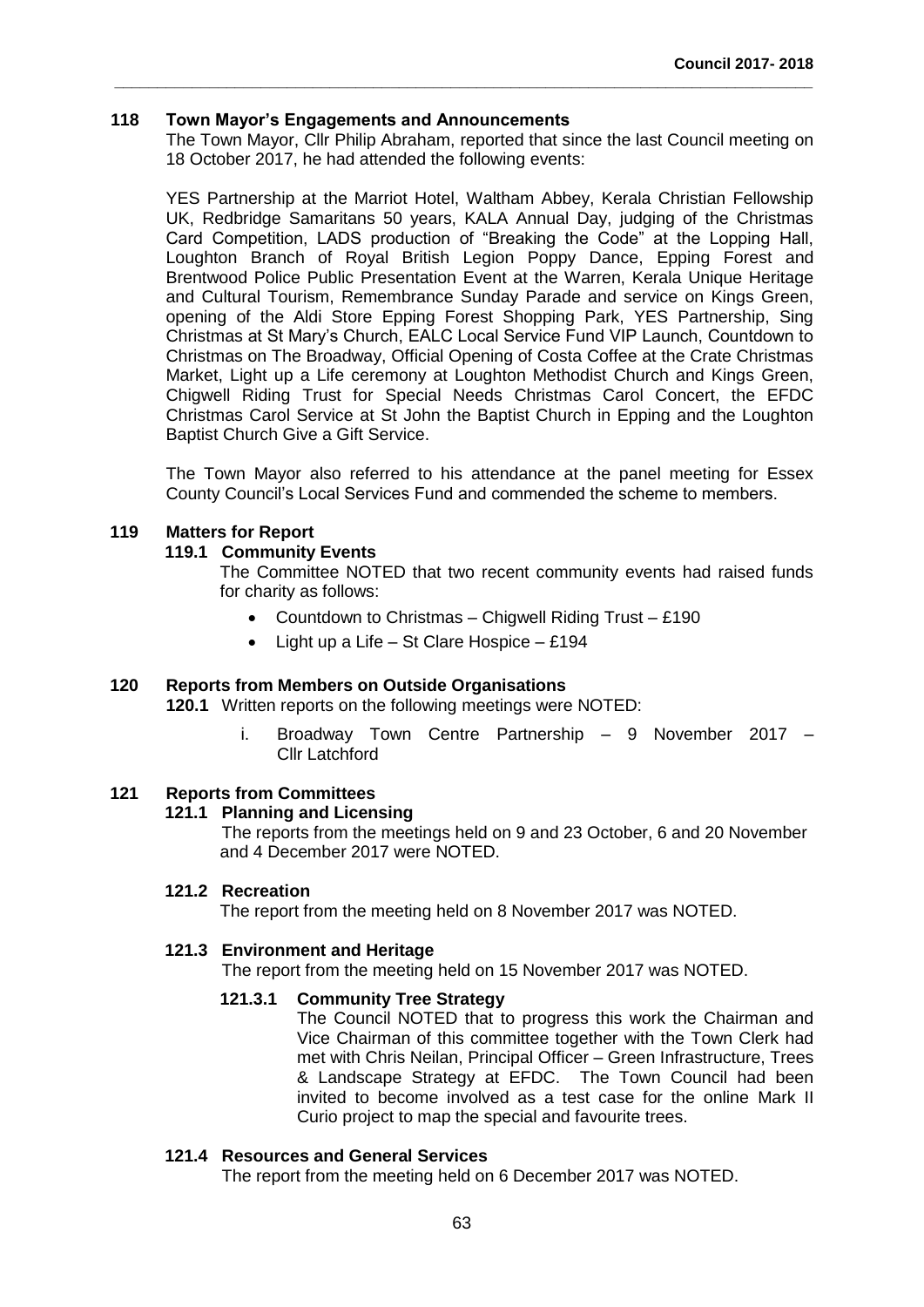### **121.4.1 Parish Basic Allowance – Min no RG90**

**\_\_\_\_\_\_\_\_\_\_\_\_\_\_\_\_\_\_\_\_\_\_\_\_\_\_\_\_\_\_\_\_\_\_\_\_\_\_\_\_\_\_\_\_\_\_\_\_\_\_\_\_\_\_\_\_\_\_\_\_\_\_\_\_\_\_\_\_\_\_\_\_\_\_\_\_\_\_\_\_\_**

The Council AGREED to maintain the level of the Parish Basic Allowance for 2018/19 at £108.

The Resources and General Services Committee was asked to consider how the funding of any new charges relating to members' registration under the General Data Protection Regulations could be financed.

# **122 Standing Orders review**

The Council carried out its annual review of the Standing Orders and AGREED to the three minor amendments as proposed in the Agenda. Those amended the Council's address for meetings and deleted the two references to the former requirements to adjourn meetings to receive public representations.

#### **123 Local Plan Submission Version 2017**

It was reported that Epping Forest District Council would consider whether to publish this revised version of the Local Plan at its meeting on 14 December 2017.

The Council AGREED to hold an informal meeting of the Strategy and Staff Group in early January 2018 to which all councillors would be invited. Depending on the decision of the District Council, SSG would draft a response for consideration by full Council during the resulting consultation period.

Cllr C C Pond declared a personal but non-prejudicial interest in the following item as a member of Essex County Council.

#### **124 Roding Valley High School**

The proposal of the Governors and Head of School at RVHS to join a multi-academy trust with The Boswells School, Chelmsford Learning Partnership was NOTED.

The Council AGREED to comment that it considered the proposal to be the best available in the circumstances and wished the school well in its endeavours.

> **Signed.……………………………………… Date: 7 March 2018**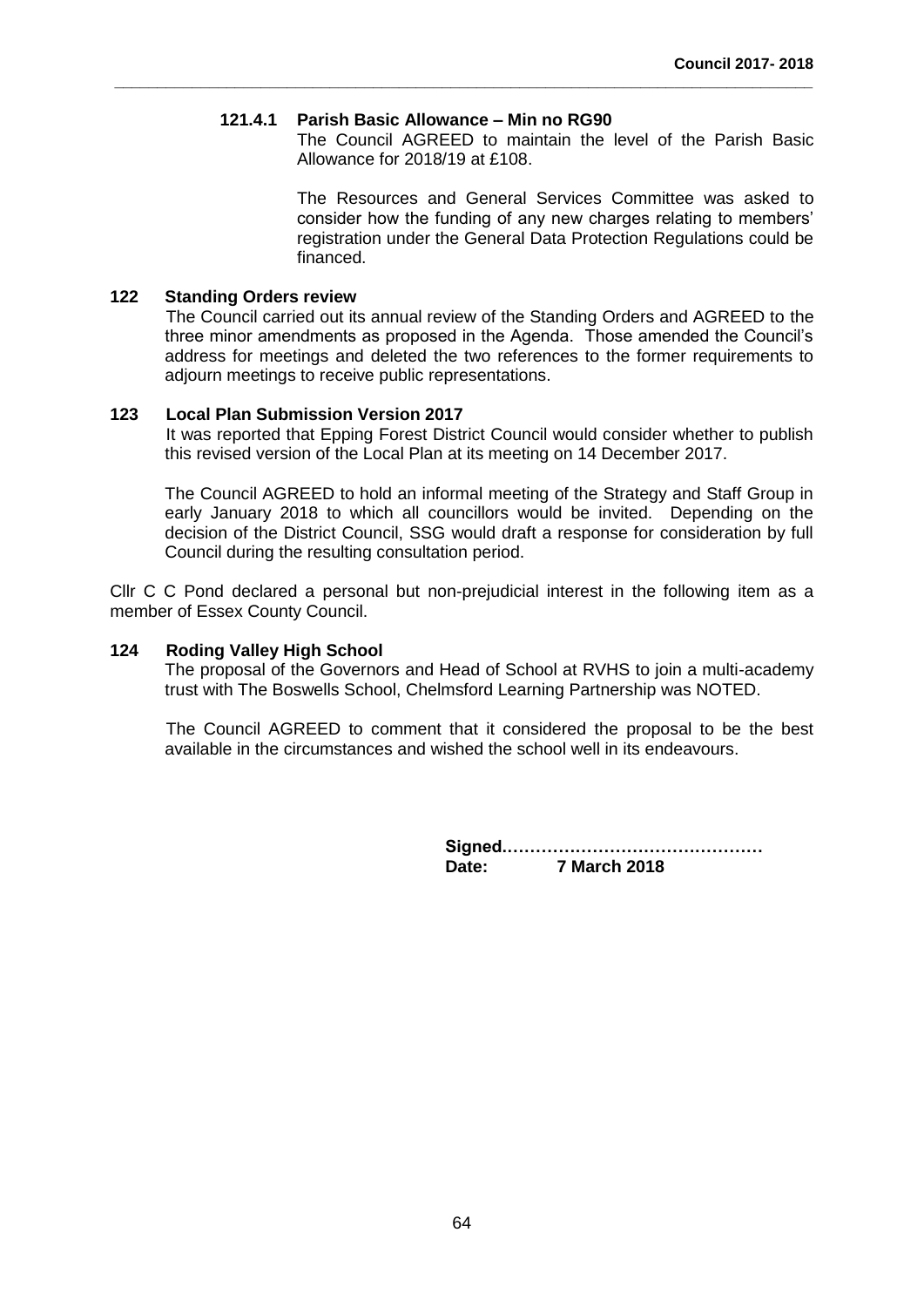**\_\_\_\_\_\_\_\_\_\_\_\_\_\_\_\_\_\_\_\_\_\_\_\_\_\_\_\_\_\_\_\_\_\_\_\_\_\_\_\_\_\_\_\_\_\_\_\_\_\_\_\_\_\_\_\_\_\_\_\_\_\_\_\_\_\_\_\_\_\_\_\_\_\_\_\_\_\_\_\_\_**

# **COUNCIL MEETING**

# **Minutes of the Council Meeting held on Wednesday 17 January 2018 at 7pm at The Murray Hall, 106 Borders Lane, Loughton IG10 1SB.**

| <b>Present:</b>     |                          |                          |                             |  |  |
|---------------------|--------------------------|--------------------------|-----------------------------|--|--|
| <b>Councillors:</b> |                          | P Abraham (in the chair) |                             |  |  |
|                     | J Angold-Stephens        | P Beales                 | R Brookes (from Min no 127) |  |  |
|                     | T Cochrane               | <b>B</b> Cohen           | <b>M</b> Dalton             |  |  |
|                     | C Davies                 | T Downing                | J Jennings                  |  |  |
|                     | K Latchford              | S Murphy                 | S Murray                    |  |  |
|                     | A Omer                   | T Owen                   | C C Pond                    |  |  |
|                     | C P Pond                 | D Wixley                 |                             |  |  |
| <b>Officers:</b>    | E K Walsh (Town Clerk)   |                          |                             |  |  |
|                     | P Hoy (Services Manager) |                          |                             |  |  |

D Taylor (Assistant to the Services Manager)

# **Also present:**

28 members of the public 2 members of the press

# **125 Apologies for Absence**

Apologies for absence were received from Cllrs Girling, Pewsey and Stubbings. The members sent their best wishes to Cllr Stubbings for a speedy recovery.

#### **126 Suspension of Standing Orders**

The Council agreed, in accordance with Standing Order 32, to agree to suspend Standing Order 2 h(i)(iv) for this meeting only, as the meeting is a special one with only two main agenda items.

Cllr Brookes joined the meeting during the next item.

P Bryce (Administrative Assistant)

#### **127 Declarations of Interest**

Cllrs Brooks, Jennings, Murray, C C Pond and Wixley declared a non-pecuniary interest in Agenda item 6 as members of Epping Forest District Council and as they had attended a publicity photoshoot for the Save the Jessel Green campaign. Cllr Murray also reported he was a supporter of their social media page and had expressed his views in the local press.

Cllrs Abraham, Davies, Latchford and Owen declared a personal interest which was non-pecuniary in Agenda item 6, as they attended a publicity photoshoot for the Save the Jessel Green campaign.

Cllr Wixley also declared a non-pecuniary interest in Agenda item 6 as a member of the Essex Playing Fields Association which had commented in the local press on the development proposals.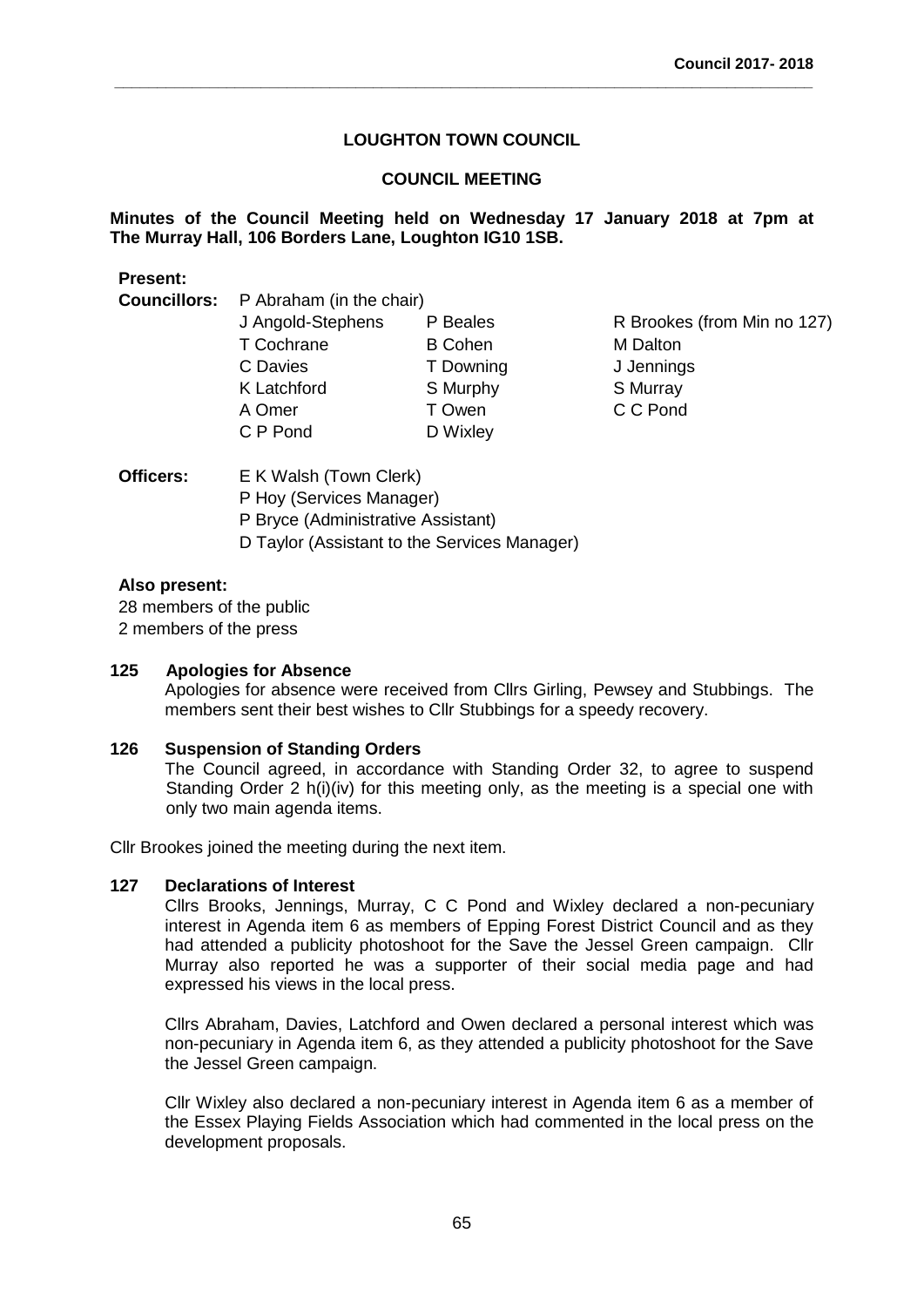# **128 Public Representations**

None were received.

# **129 Council Precept for 2018/19**

In the absence of the Chairman, Cllr Angold-Stephens, Vice Chairman of the Resources and General Services Committee, presented the recommendations of this Committee from its meeting on 10 January 2018.

**\_\_\_\_\_\_\_\_\_\_\_\_\_\_\_\_\_\_\_\_\_\_\_\_\_\_\_\_\_\_\_\_\_\_\_\_\_\_\_\_\_\_\_\_\_\_\_\_\_\_\_\_\_\_\_\_\_\_\_\_\_\_\_\_\_\_\_\_\_\_\_\_\_\_\_\_\_\_\_\_\_**

It was NOTED that the tax base for 2018/19 had been confirmed as 12,408.9, a slight increase on that for 2017/18.

It was further NOTED that the District Council had confirmed that the LCTS grant to be paid to the Town Council with the first instalment of the Precept, the sum of £13,508, had been treated as income in the Estimates.

It was AGREED to use £78,000 from the forecast general reserves, which reduced them to £242,458 equivalent to 60.11 per cent of the budgeted net core running costs meeting the Council's Reserves Policy.

| <b>Committee</b>                        | <b>Income</b> |         | <b>Expenditure</b><br>including<br>re-charges |  |
|-----------------------------------------|---------------|---------|-----------------------------------------------|--|
|                                         | £             | £       |                                               |  |
| <b>Resources and General Services</b>   | 32,850        |         | 191,945                                       |  |
| <b>Environment and Heritage</b>         | 25,470        |         | 211,655                                       |  |
| Recreation                              | 109,880       |         | 679,990                                       |  |
| Planning and Licensing                  | 0             |         | 75,700                                        |  |
|                                         |               | 168,200 | 1,159,290                                     |  |
| Interest                                |               | 5,000   |                                               |  |
| Use from earmarked reserves             |               |         |                                               |  |
| <b>Resources &amp; General Services</b> | 6,500         |         |                                               |  |
| Environment & Heritage                  | 39,500        |         |                                               |  |
| Recreation                              | 148,700       |         |                                               |  |
| Planning and Licensing                  | 35,000        |         |                                               |  |
|                                         |               | 229,700 |                                               |  |
| <b>Local Council Tax Support Grant</b>  |               | 13,508  |                                               |  |
|                                         |               |         |                                               |  |
| Total income                            |               | 416,408 |                                               |  |
|                                         |               |         |                                               |  |
| Less money from general reserves        |               | 78,000  |                                               |  |
|                                         |               |         |                                               |  |
| Net requirement                         |               | 664,882 |                                               |  |
| Rounding                                |               | 665,000 |                                               |  |

The Estimates for 2018/19 were AGREED as follows:

The Council unanimously RESOLVED to set the precept for 2018/19 at £665,000.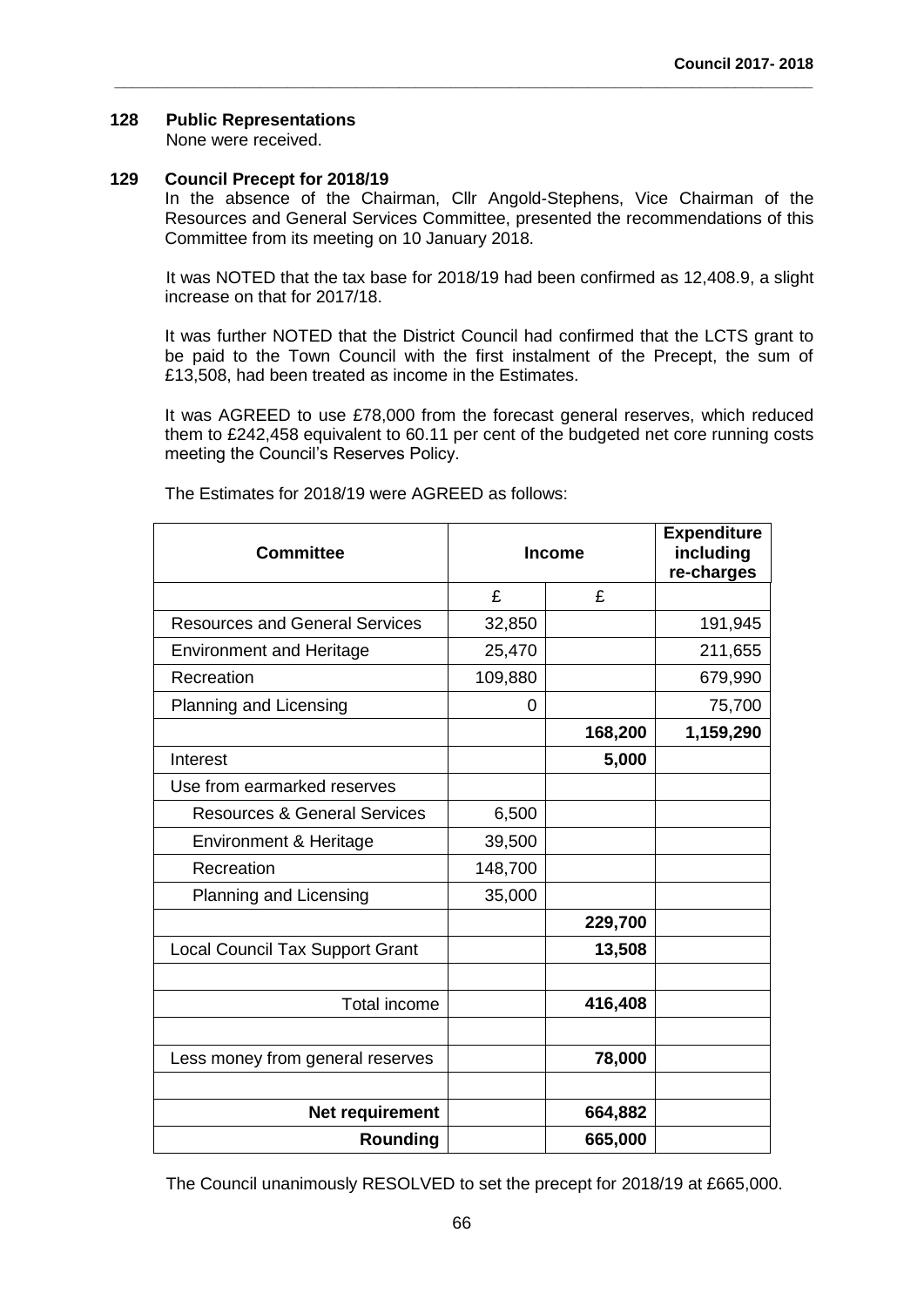This would give the Loughton proportion of the annual council tax for a band D property as £53.59.

**\_\_\_\_\_\_\_\_\_\_\_\_\_\_\_\_\_\_\_\_\_\_\_\_\_\_\_\_\_\_\_\_\_\_\_\_\_\_\_\_\_\_\_\_\_\_\_\_\_\_\_\_\_\_\_\_\_\_\_\_\_\_\_\_\_\_\_\_\_\_\_\_\_\_\_\_\_\_\_\_\_**

Members thanked the Chairman and Vice Chairman of the Resources and General Services Committee and the Town Clerk for their work in preparing this budget.

# **130 Local Plan (Submission Version 2017)**

Following the publication of the Local Plan and its supporting documents by Epping Forest District Council on 18 December 2017, an informal meeting of the Strategy and Staff Group had been held on 2 January 2018 to assist with the drafting of the representation. All councillors had been invited to this meeting.

Subsequently, the Town Clerk had sought advice from the Council's barrister and held further discussions with the Strategy and Staff Group before taking further action.

#### **130.1 Professional Planning Advice**

The Council RATIFIED the action taken by the Town Clerk to appoint a planning consultancy firm, Ann Skippers, with a net budget figure of £3,000.

Their instructions were to review the Local Plan and supporting documents and the town council's representations at this stage to ensure that:

- 1. all the suitable and applicable points have been picked up;
- 2. the Council's representations were written so that they presented a clear planning case and addressed the soundness of the Plan for the benefit of a Planning Inspector, noting that representations must be submitted by 5pm on 29 January 2018.

#### **130.2 Representations**

A letter from a member of the public regarding the designation of site LOU.R2 at Debden Underground Station was brought to the attention of the Council.

Members then considered the draft representations provided in the Agenda and AGREED to include the following comments:

i. LOU.R2 is referred to only as a station car park. The site currently provides employment land for a long established vehicle hire firm, the only one in or near Loughton, which is a valuable community facility.

The site might be acceptable if a proper bus/rail/taxi interchange was provided together with an undertaking to relocate the existing vehicle hire business.

- ii. Although Site LOU.R5 had been identified in 2008 as a potential housing development site, it was not included in the main "Issues and Options" consultation in 2013 and so residents had been denied the opportunity to comment at that early stage.
- iii. Where multi-occupancy developments such as flats/apartments failed to provide sufficient on-site parking, residents should be excluded from any existing residents parking scheme in the locality.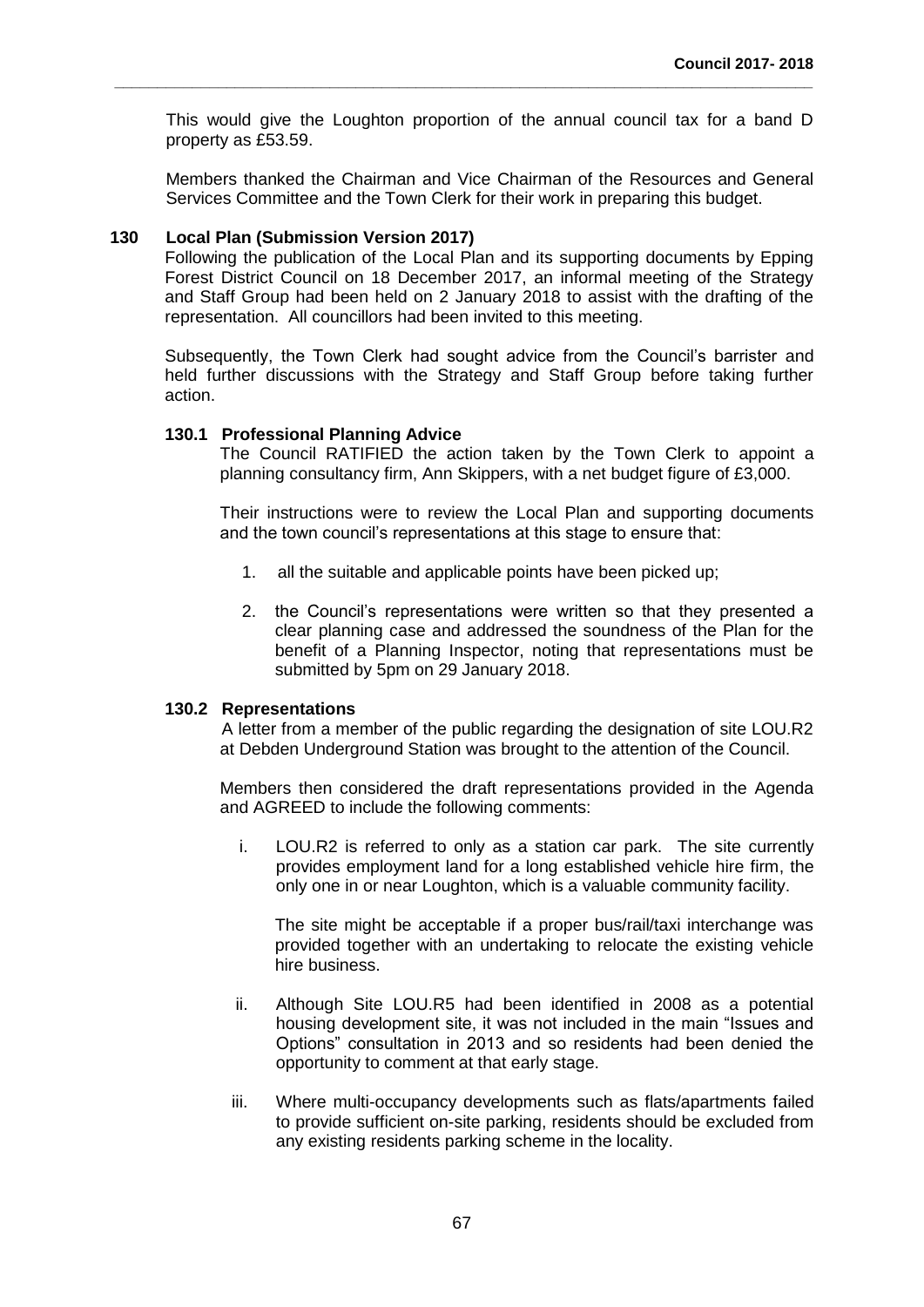iv. Where developments include proposals for underground car parking, the Council has concerns regarding public safety and construction methods must ensure air quality for those residents above is not impacted.

The Council RESOLVED unanimously that:

i. the report on pages  $4 - 9$  of the Agenda would form the Council's submission to the Planning Inspector subject to the amendments agreed above and the advice of the Council's legal and planning consultants; and

**\_\_\_\_\_\_\_\_\_\_\_\_\_\_\_\_\_\_\_\_\_\_\_\_\_\_\_\_\_\_\_\_\_\_\_\_\_\_\_\_\_\_\_\_\_\_\_\_\_\_\_\_\_\_\_\_\_\_\_\_\_\_\_\_\_\_\_\_\_\_\_\_\_\_\_\_\_\_\_\_\_**

ii. that the Town Clerk was to be responsible for the submission of the representations.

Members thanked Cllr C C Pond for his work to provide the representations.

**Signed.……………………………………… Date: 7 March 2018**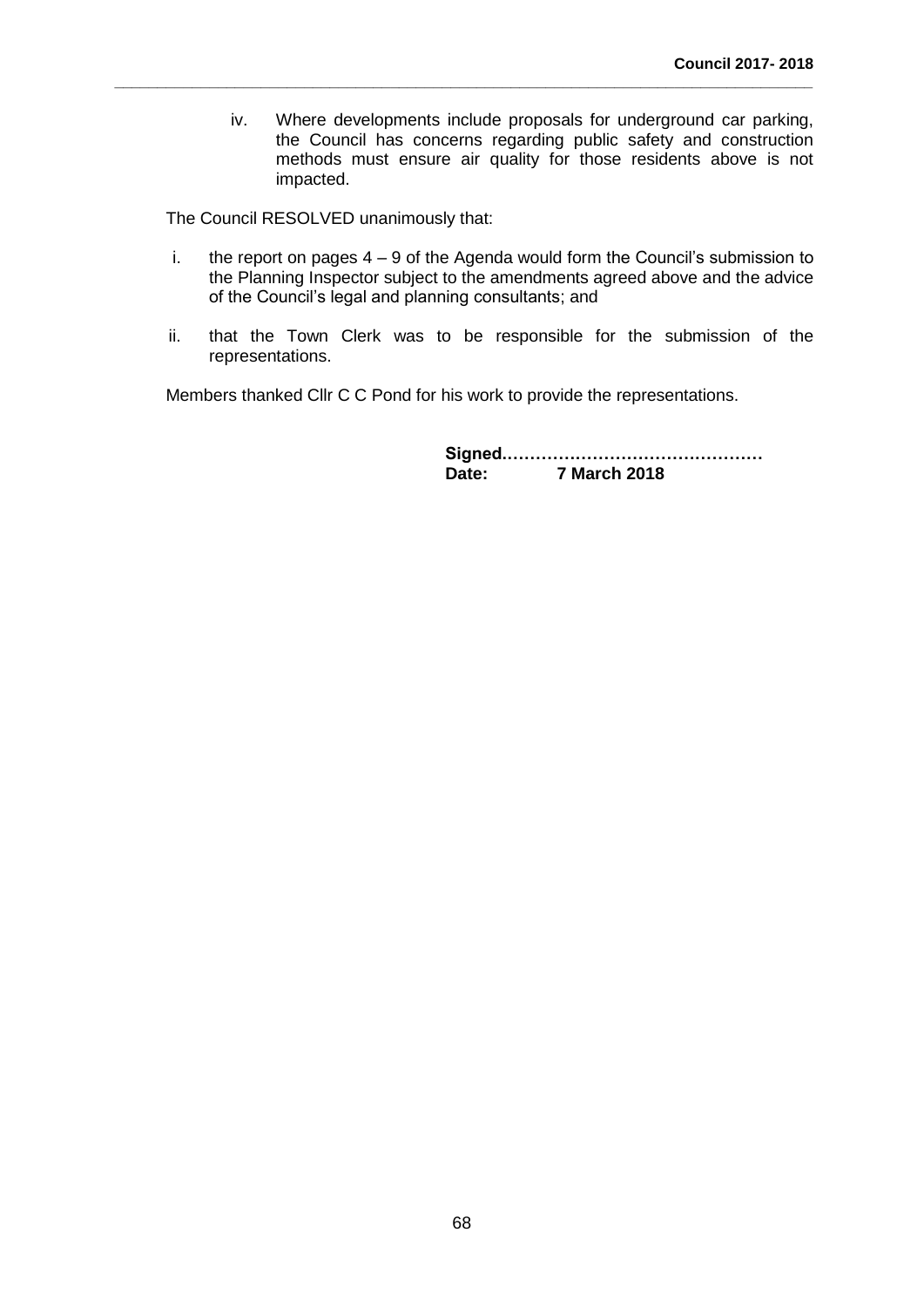**\_\_\_\_\_\_\_\_\_\_\_\_\_\_\_\_\_\_\_\_\_\_\_\_\_\_\_\_\_\_\_\_\_\_\_\_\_\_\_\_\_\_\_\_\_\_\_\_\_\_\_\_\_\_\_\_\_\_\_\_\_\_\_\_\_\_\_\_\_\_\_\_\_\_\_\_\_\_\_\_\_**

# **COUNCIL MEETING**

**Minutes of the Council Meeting held on Wednesday 7 March 2018 at 7.45pm at Loughton Library & Town Hall, Traps Hill, Loughton IG10 1HD.** 

| Present: |                                              |             |           |  |
|----------|----------------------------------------------|-------------|-----------|--|
|          | <b>Councillors:</b> P Abraham (in the chair) |             |           |  |
|          | J Angold-Stephens                            | P Beales    | R Brookes |  |
|          | M Dalton                                     | J Jennings  | S Murphy  |  |
|          | S Murray                                     | T Owen      | C C Pond  |  |
|          | C P Pond                                     | M Stubbings | D Wixley  |  |
|          |                                              |             |           |  |

**Officers:** E K Walsh (Town Clerk) P Bryce (Administrative Assistant)

> This Council meeting was the rescheduled meeting from 28 February 2018 cancelled owing to severe weather.

#### **131 Apologies for Absence**

**Present:**

Apologies for absence were received from Cllrs Cochrane, Cohen, Davies, Downing, Latchford, Mahoney, Omer and Pewsey.

#### **132 Declarations of Interest**

No declarations of interest were received.

# **133 Confirmation of Minutes**

The minutes of the meeting held on 13 December 2017 were CONFIRMED as correct and signed by the Chairman.

The minutes of the meeting held on 17 January 2018 amended from those circulated at Min no 127 to record Cllr Wixley had also declared a non-pecuniary interest in Agenda item 6 as he had attended the publicity photoshoot for the Save the Jessel Green campaign, were CONFIRMED as a correct record and signed by the Chairman.

#### **134 Public Representations**

None were received.

# **135 Questions Without Discussion**

No questions were received.

### **136 Town Mayor's Engagements and Announcements**

The Town Mayor, Cllr Philip Abraham, reported that since the Council meeting on 13 December 2017 he had attended a number of events. He had particularly enjoyed the awards presentation to the young artists at the Loughton Arts Centre and reported how much the young people appreciated the recognition they received. He also thanked everyone for attending his Civic Celebration.

A detailed list of the events was to be circulated to members.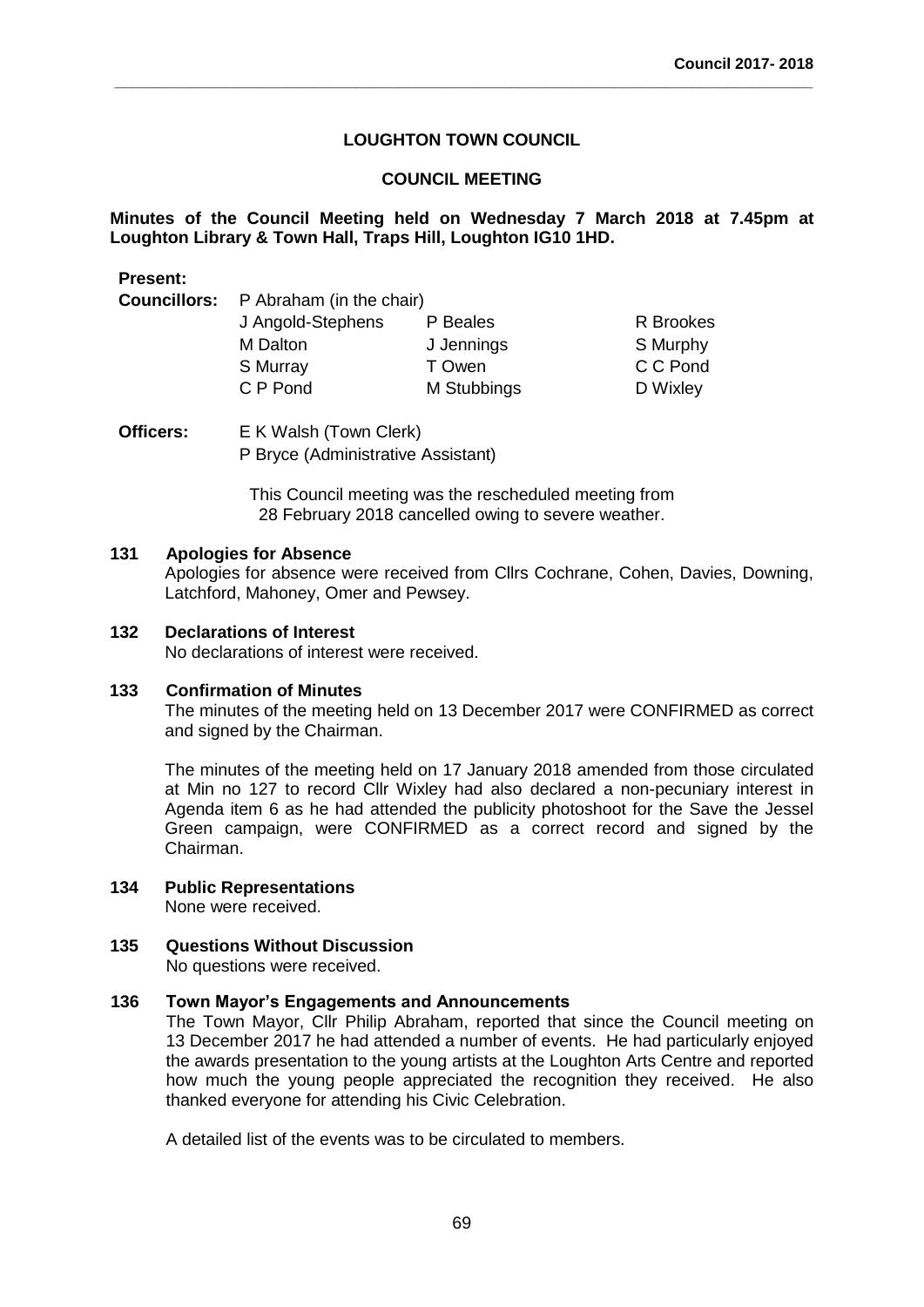# **137 Matters for Report**

# **137.1 Local Plan (Submission Version 2017) – Min no 130.2**

Following the meeting on 17 January 2018, the Council's representations on the Local Plan had been finalised with assistance from the Planning Consultants and submitted electronically and in hard copy by hand to the District Council before the deadline on Monday 29 January 2018.

The final submission was available to view on the Council's website.

**\_\_\_\_\_\_\_\_\_\_\_\_\_\_\_\_\_\_\_\_\_\_\_\_\_\_\_\_\_\_\_\_\_\_\_\_\_\_\_\_\_\_\_\_\_\_\_\_\_\_\_\_\_\_\_\_\_\_\_\_\_\_\_\_\_\_\_\_\_\_\_\_\_\_\_\_\_\_\_\_\_**

The Council NOTED the fees paid to the Planning Consultants, Ann Skippers, for this work had amounted to £1,820.70 net of VAT.

Members thanked the Town Clerk and Cllr C C Pond for their work in this regard.

**137.2** The Town Clerk reported that Cllr Girling had submitted his resignation in writing to the Town Mayor on 1 March 2018. The Casual Vacancy poster had been displayed on the notice board in the Loughton Broadway Ward.

Members paid tribute to Cllr Girling describing him as a passionate councillor who had worked hard for his residents since his election in 2012. They thanked him for all his endeavours and wished him and his family well in the future.

#### **138 Reports from Members on Outside Organisations**

**138.1** Written reports on the following meetings were NOTED.

- i) Local Community Police Meeting Buckhurst Hill Community Centre Thursday 11 January 2018 – Cllr Cohen
- ii) Epping Forest District Citizens Advice Wednesday 24 January 2018 Cllr Angold-Stephens
- iii) Epping Forest Consultative Committee Wednesday 24 January 2018 Town Clerk

Cllr C C Pond declared a non-pecuniary interest in an item on fly tipping in the above report as a member of Essex County Council.

- iv) Epping Forest Branch of the Association of Local Councils Tuesday 6 February 2018 – Town Clerk
- v) Larger Local Council Forum Tuesday 13 February 2018 Cllr Wixley
- **138.2** Cllrs Abraham and Wixley provided a brief report on the meeting of Loughton 1<sup>st</sup> held at St Mary's Church on Tuesday 6 March.

#### **139 Reports from Committees**

#### **139.1 Planning and Licensing**

The reports from the meetings held on 18 December 2017, 15, 29 January, and 12 February 2018 were NOTED.

#### **139.2 Recreation**

The report from the meeting held on 10 January 2018 was NOTED.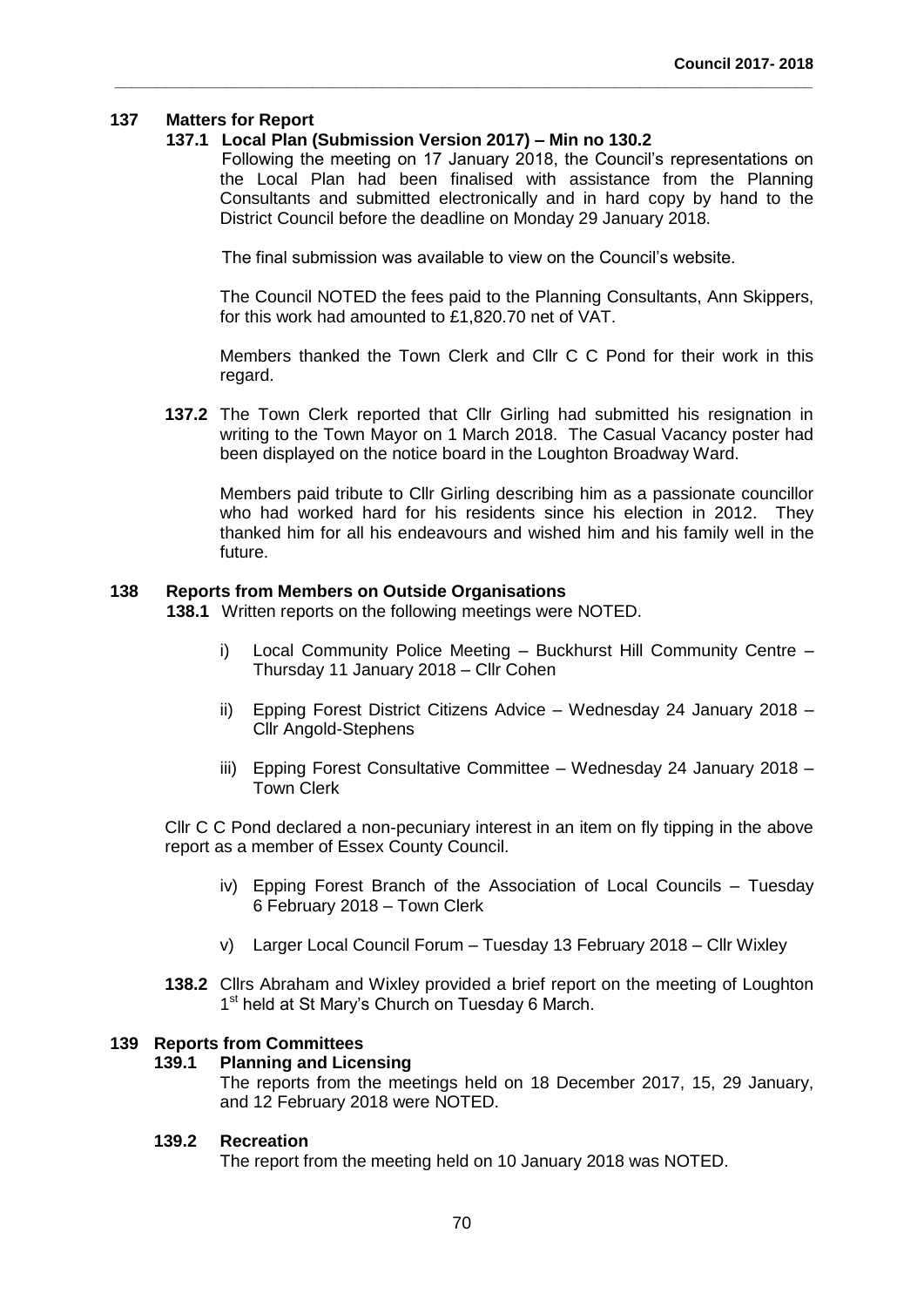# **139.3 Environment and Heritage**

Members NOTED that the meeting scheduled for 17 January 2018 had been cancelled to allow the Council meeting held to finalise the response to the Local Plan (Submission Version 2017) to be extended.

#### **139.4 Resources and General Services**

The reports from the meetings held on 10 January and 14 February 2018 were NOTED.

# **140 Financial Regulations**

Further to the detailed review carried out by the Resources and General Services Committee at its meeting on 14 February 2018, the Council CONFIRMED that the Financial Regulations still met its requirements.

# **141 Governance and Accountability**

# **141.1 Internal Audit**

# **Review of the Effectiveness of the System of Internal Audit**

**\_\_\_\_\_\_\_\_\_\_\_\_\_\_\_\_\_\_\_\_\_\_\_\_\_\_\_\_\_\_\_\_\_\_\_\_\_\_\_\_\_\_\_\_\_\_\_\_\_\_\_\_\_\_\_\_\_\_\_\_\_\_\_\_\_\_\_\_\_\_\_\_\_\_\_\_\_\_\_\_\_**

Members considered the detailed report and reviewed the effectiveness of the system of internal audit, including the current system of internal audit, the independence and competence of the internal auditors, the scope of the internal audit and audit planning and reporting systems.

The Council AGREED that the system of internal audit, which had been in place during 2017-18, was satisfactory.

#### **141.2 Review of the Effectiveness of the System of Internal Control**

Members considered the detailed report and reviewed the effectiveness of the system of internal control. The Statement of Internal Control was AGREED as follows:

# **STATEMENT OF INTERNAL CONTROL**

#### **1 Scope and Responsibility**

Loughton Town Council (hereafter called "the Council") is responsible for ensuring that its business is conducted in accordance with the law and proper standards, and that public money is safeguarded and properly accounted for, and used economically, efficiently and effectively.

In discharging this overall responsibility, the Council is also responsible for ensuring that there is a sound system of internal control which facilitates the effective exercise of the Council's functions and which includes arrangements for the management of risk.

#### **2 Purpose of the System of Internal Control**

The system of internal control is designed to manage risk at a reasonable level rather than to eliminate all risks of failure to achieve policies, aims and objectives; it can therefore only provide reasonable and not absolute assurance of effectiveness. The system of internal control is based on an on-going process designed to identify and prioritise the risks to the achievement of the Council's policies, aims and objectives, to evaluate the likelihood of those risks being realised and the impact should they be realised, and to manage them effectively and economically.

The system of internal control has been in place at the Council for the year ended 31 March 2018.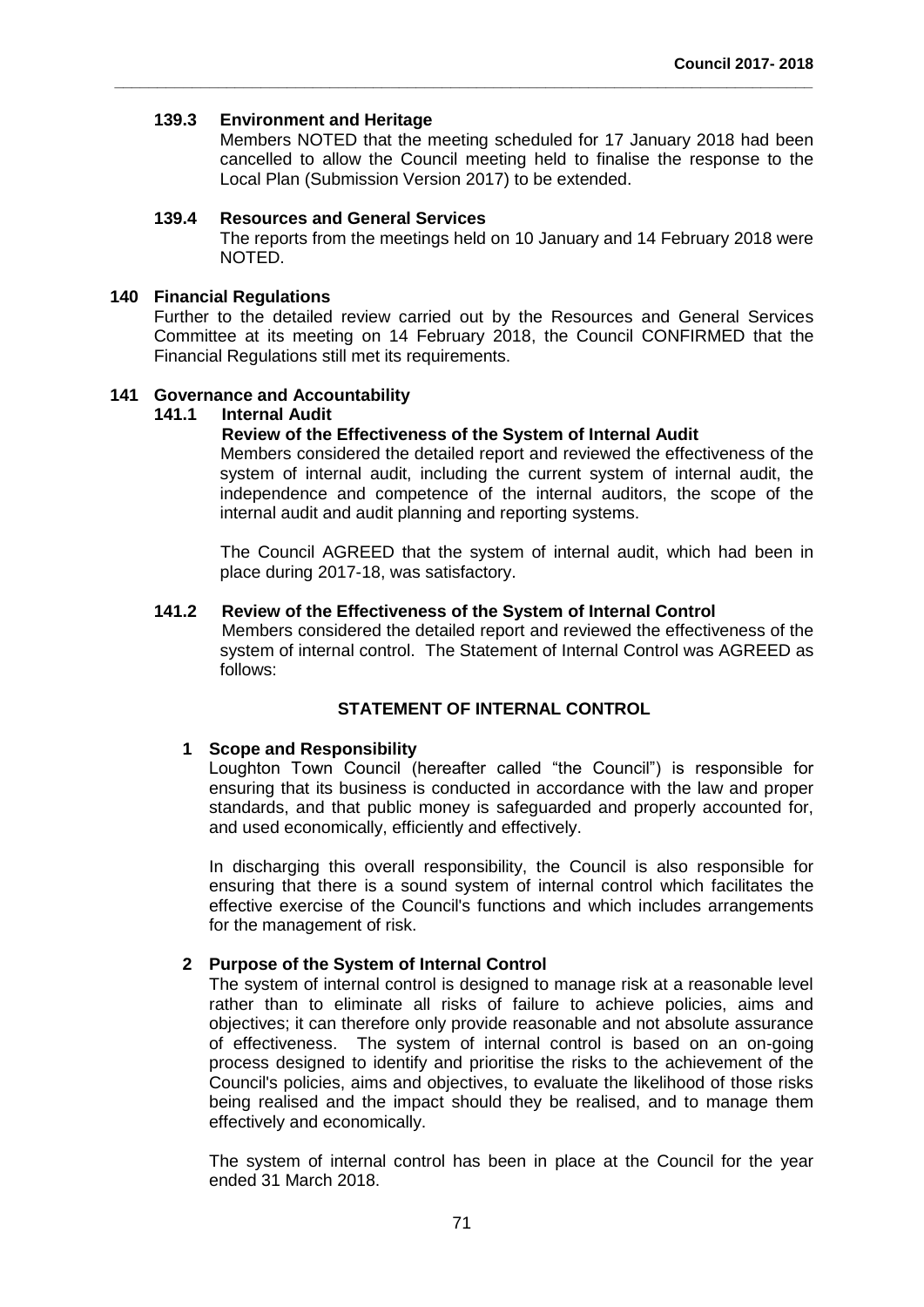# **3 The Internal Control Environment**

The system of internal control is based on a framework consisting of the Code of Conduct, internal regulations (including but not limited to financial regulations) and administrative procedures. It is further enhanced by the regular provision of management and financial information as appropriate to fit the Council's policy of delegation and responsibility. The system is constantly monitored by members as well as officers within the Council. In particular, the system incorporates:

- comprehensive budgeting systems, project evaluation and management appraisal
- regular reports of service delivery and project performance

**\_\_\_\_\_\_\_\_\_\_\_\_\_\_\_\_\_\_\_\_\_\_\_\_\_\_\_\_\_\_\_\_\_\_\_\_\_\_\_\_\_\_\_\_\_\_\_\_\_\_\_\_\_\_\_\_\_\_\_\_\_\_\_\_\_\_\_\_\_\_\_\_\_\_\_\_\_\_\_\_\_**

- preparation and dissemination of regular financial reports measuring actual expenditure against forecasts for both revenue and capital projects
- regular review of such reports by officers, and by members in committee and full Council.

# **4 Review of Effectiveness**

The authority has responsibility for conducting, at least annually, a review of the effectiveness of the system of internal control. The review of the effectiveness of the system of internal control is informed by the work of:

- the Council and its committees, especially the Resources and General Services Committee
- the Town Clerk/Responsible Financial Officer and other staff
- the internal auditor
- the external auditor
- any other review agencies and inspectorates in their reports.

# **141.3 Risk Assessment and Management**

The Council carried out the annual review of its Risk Assessment and Management document.

The document as presented in the Agenda was AGREED with one amendment, the inclusion in the section referring to Council Offices and Administration of a reference to the General Data Protection Regulations to be implemented on 25 May 2018.

# **142 Meetings Schedule**

The schedule of meetings for 2018/19 was AGREED as follows:

All meetings will be held in the Loughton Library & Town Hall, Traps Hill, Loughton, IG10 1HD, at 7.45pm unless otherwise shown.

| <b>Month</b> | Date | Day       | <b>Meeting</b>         |
|--------------|------|-----------|------------------------|
| May          | 23   | Wednesday | <b>Annual Council</b>  |
|              |      |           |                        |
| June         | 4    | Monday    | Planning & Licensing   |
|              | 13   | Wednesday | Recreation             |
|              | 18   | Monday    | Planning & Licensing   |
|              | 20   | Wednesday | Environment & Heritage |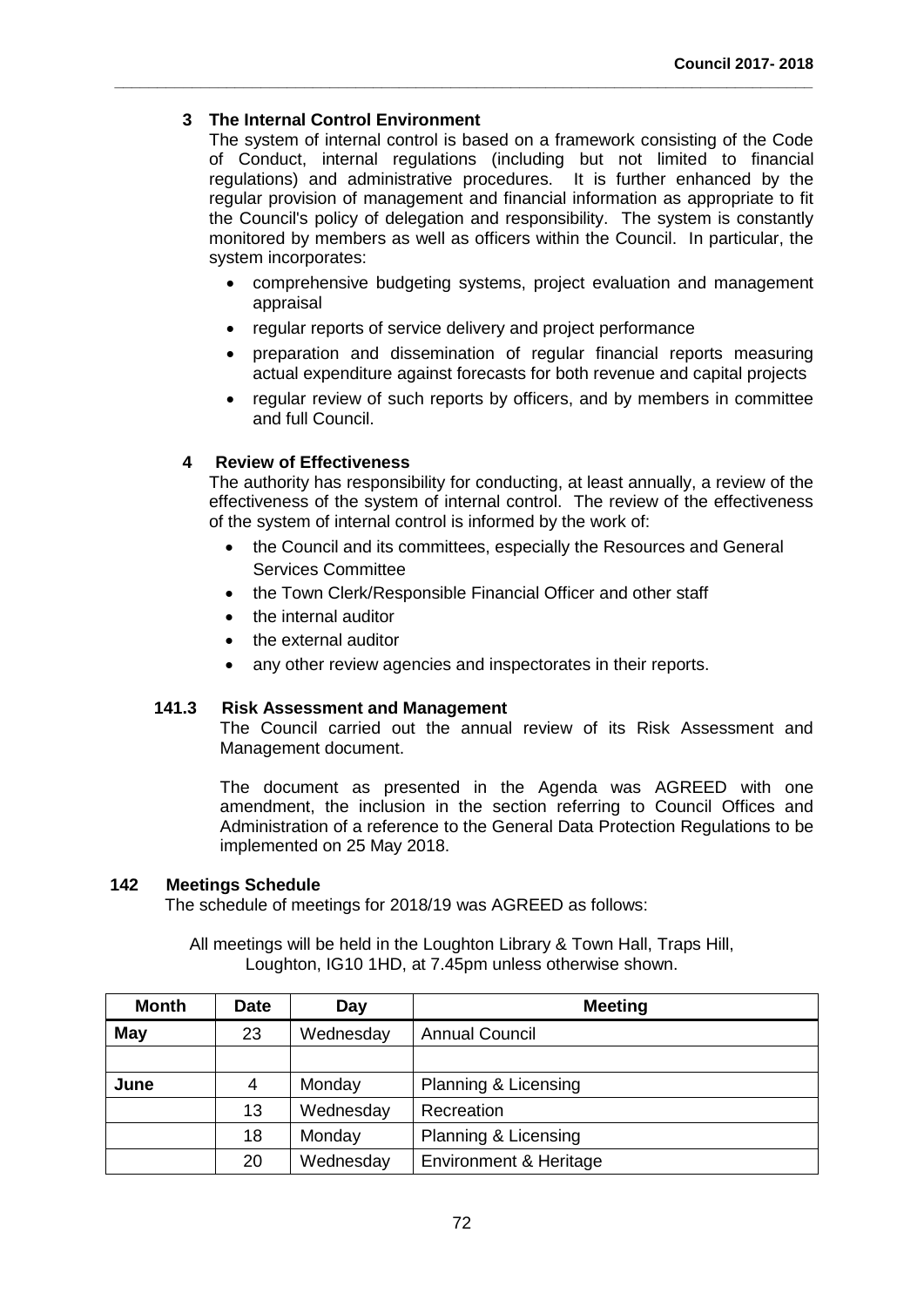| July             | $\overline{2}$ | Monday    | Planning & Licensing                                       |  |
|------------------|----------------|-----------|------------------------------------------------------------|--|
|                  | 4              | Wednesday | <b>Resources &amp; General Services</b>                    |  |
|                  | 16             | Monday    | Planning & Licensing                                       |  |
|                  | 18             | Wednesday | Council                                                    |  |
|                  | 30             | Monday    | Planning & Licensing                                       |  |
|                  |                |           |                                                            |  |
| <b>August</b>    | 20             | Monday    | Planning & Licensing                                       |  |
|                  | 29             | Wednesday | Recreation                                                 |  |
|                  |                |           |                                                            |  |
| <b>September</b> | 3              | Monday    | Planning & Licensing                                       |  |
|                  | 12             | Wednesday | Environment & Heritage                                     |  |
|                  | 17             | Monday    | Planning & Licensing                                       |  |
|                  |                |           |                                                            |  |
| October          | 1              | Monday    | Planning & Licensing                                       |  |
|                  | 10             | Wednesday | <b>Resources &amp; General Services</b>                    |  |
|                  | 15             | Monday    | Planning & Licensing                                       |  |
|                  | 17             | Wednesday | Council                                                    |  |
|                  | 29             | Monday    | Planning & Licensing                                       |  |
|                  |                |           |                                                            |  |
| <b>November</b>  | $\overline{7}$ | Wednesday | Recreation                                                 |  |
|                  | 12             | Monday    | Planning & Licensing                                       |  |
|                  | 14             | Wednesday | <b>Environment &amp; Heritage</b>                          |  |
|                  | 26             | Monday    | Planning & Licensing                                       |  |
|                  |                |           |                                                            |  |
| <b>December</b>  | 5<br>Wednesday |           | <b>Resources &amp; General Services</b>                    |  |
|                  | 10             | Monday    | Planning & Licensing                                       |  |
|                  | 12             | Wednesday | Council                                                    |  |
| 2019             |                |           |                                                            |  |
| January          | $\overline{7}$ | Monday    | Planning & Licensing                                       |  |
|                  | 9              | Wednesday | Resources and General Services (Budgets) 7pm<br>Recreation |  |
|                  | 16             | Wednesday | Council (Budgets) 7pm<br>Environment & Heritage            |  |
|                  | 21             | Monday    | Planning & Licensing                                       |  |
|                  |                |           |                                                            |  |
| <b>February</b>  | 4              | Monday    | Planning & Licensing                                       |  |
|                  | 6              | Wednesday | <b>Resources &amp; General Services</b>                    |  |
|                  | 13             | Wednesday | Council                                                    |  |
|                  | 18             | Monday    | Planning & Licensing                                       |  |
|                  |                |           |                                                            |  |
| <b>March</b>     | 4              | Monday    | Planning & Licensing                                       |  |
|                  | 6              | Wednesday | Recreation                                                 |  |

**\_\_\_\_\_\_\_\_\_\_\_\_\_\_\_\_\_\_\_\_\_\_\_\_\_\_\_\_\_\_\_\_\_\_\_\_\_\_\_\_\_\_\_\_\_\_\_\_\_\_\_\_\_\_\_\_\_\_\_\_\_\_\_\_\_\_\_\_\_\_\_\_\_\_\_\_\_\_\_\_\_**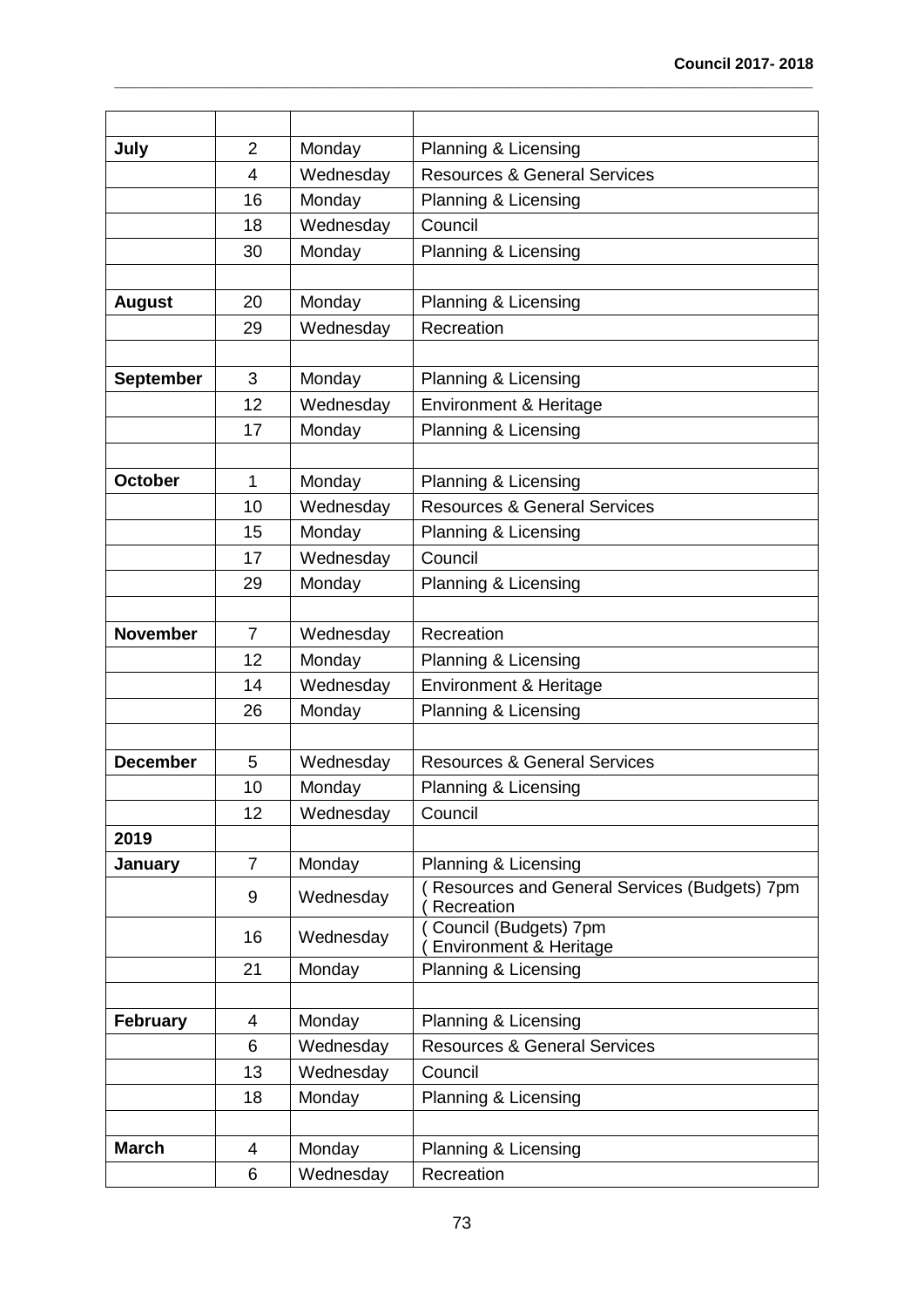|              | 13 | Wednesday                                   | Annual Town meeting at The Murray Hall,<br>106 Borders Lane, Loughton at 8pm |  |
|--------------|----|---------------------------------------------|------------------------------------------------------------------------------|--|
|              | 18 | Monday                                      | Planning & Licensing                                                         |  |
| <b>April</b> |    | Monday                                      | Planning & Licensing                                                         |  |
|              | 3  | Wednesday                                   | Environment & Heritage                                                       |  |
|              | 10 | Wednesday                                   | <b>Resources &amp; General Services</b>                                      |  |
|              | 15 | Monday                                      | Planning & Licensing                                                         |  |
|              | 24 | Council (approval of accounts)<br>Wednesday |                                                                              |  |
|              | 29 | Monday                                      | Planning & Licensing                                                         |  |
|              |    |                                             |                                                                              |  |
| <b>May</b>   | 15 | Wednesday                                   | <b>Annual Council</b>                                                        |  |

**\_\_\_\_\_\_\_\_\_\_\_\_\_\_\_\_\_\_\_\_\_\_\_\_\_\_\_\_\_\_\_\_\_\_\_\_\_\_\_\_\_\_\_\_\_\_\_\_\_\_\_\_\_\_\_\_\_\_\_\_\_\_\_\_\_\_\_\_\_\_\_\_\_\_\_\_\_\_\_\_\_**

**Signed.……………………………………… Date: 9 May 2018**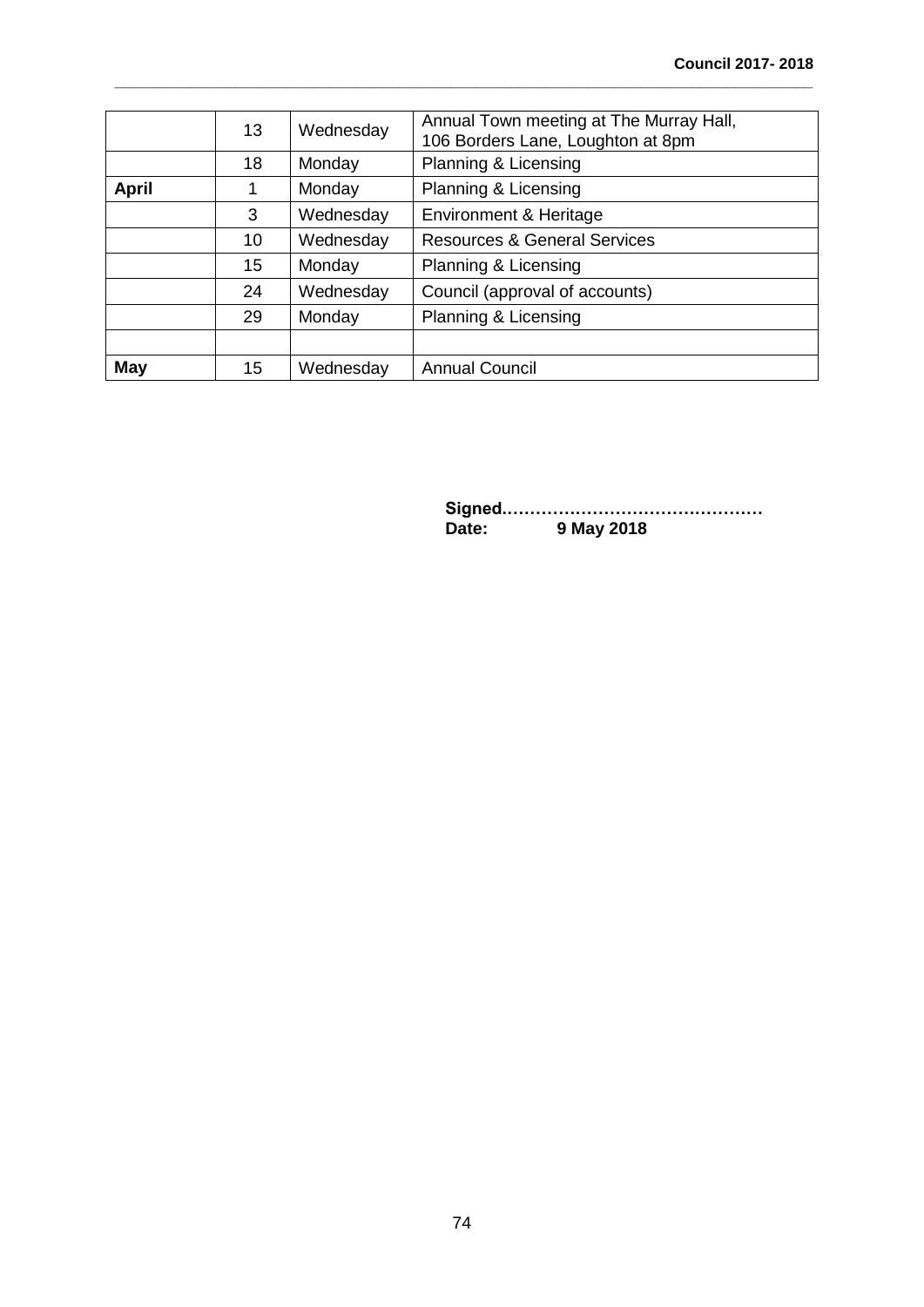**\_\_\_\_\_\_\_\_\_\_\_\_\_\_\_\_\_\_\_\_\_\_\_\_\_\_\_\_\_\_\_\_\_\_\_\_\_\_\_\_\_\_\_\_\_\_\_\_\_\_\_\_\_\_\_\_\_\_\_\_\_\_\_\_\_\_\_\_\_\_\_\_\_\_\_\_\_\_\_\_\_**

# **COUNCIL MEETING**

# **Minutes of the Council Meeting held on Wednesday 9 May 2018 at 7.45pm at Loughton Library & Town Hall, Traps Hill, Loughton IG10 1HD.**

| Present:            |                          |                |           |  |  |  |
|---------------------|--------------------------|----------------|-----------|--|--|--|
| <b>Councillors:</b> | P Abraham (in the chair) |                |           |  |  |  |
|                     | J Angold-Stephens        | P Beales       | R Brookes |  |  |  |
|                     | T Cochrane               | <b>B</b> Cohen | M Dalton  |  |  |  |
|                     | T Downing                | J Mahoney      | S Murphy  |  |  |  |
|                     | S Murray                 | T Owen         | C C Pond  |  |  |  |
|                     | C P Pond                 | M Stubbings    | D Wixley  |  |  |  |
|                     |                          |                |           |  |  |  |

**Officers:** E K Walsh (Town Clerk) B Smith (Assistant Town Clerk) P Bryce (Administrative Assistant)

# **Also present:**

**Present:**

1 member of the public

# **143 Apologies for Absence**

Apologies for absence were received from Cllrs C Davies, Jennings, Latchford, Omer and Pewsey.

# **144 Declarations of Interest** No declarations of interest were received.

# **145 Confirmation of Minutes**

The minutes of the meeting held on 7 March 2018 were CONFIRMED as correct and signed by the Chairman.

# **146 Public Representations**

None were received.

# **147 Questions Without Discussion**

No questions were received.

#### **148 Town Mayor's Engagements and Announcements**

The Town Mayor Cllr Philip Abraham reported that, since the Council meeting on 7 March 2018, he had attended the following events:

Fly the Flag for the Commonwealth, Rotary Club Loughton, Buckhurst Hill and Chigwell – Youth Makes Music, St Clare Hospice Art Exhibition Private Viewing at the Gibberd Gallery in Harlow, the LADS Production "Come Back to the Five and Dime, Jimmy Dean, Jimmy Dean", Motiv8 Epping Forest College Dance event, GROW Community Easter Egg Hunt, presentation of the Building Design Certificate to 1 Kings Green, Epping War Memorial Rededication Service, YES Motivation Conference, Memorial Service at Loughton Methodist Church for Heather, Lady Murray, East 15 Acting School opening of the Corbett Café & Library Grand Opening event, Epping Forest ReUse to present the tools bought with grant funding from the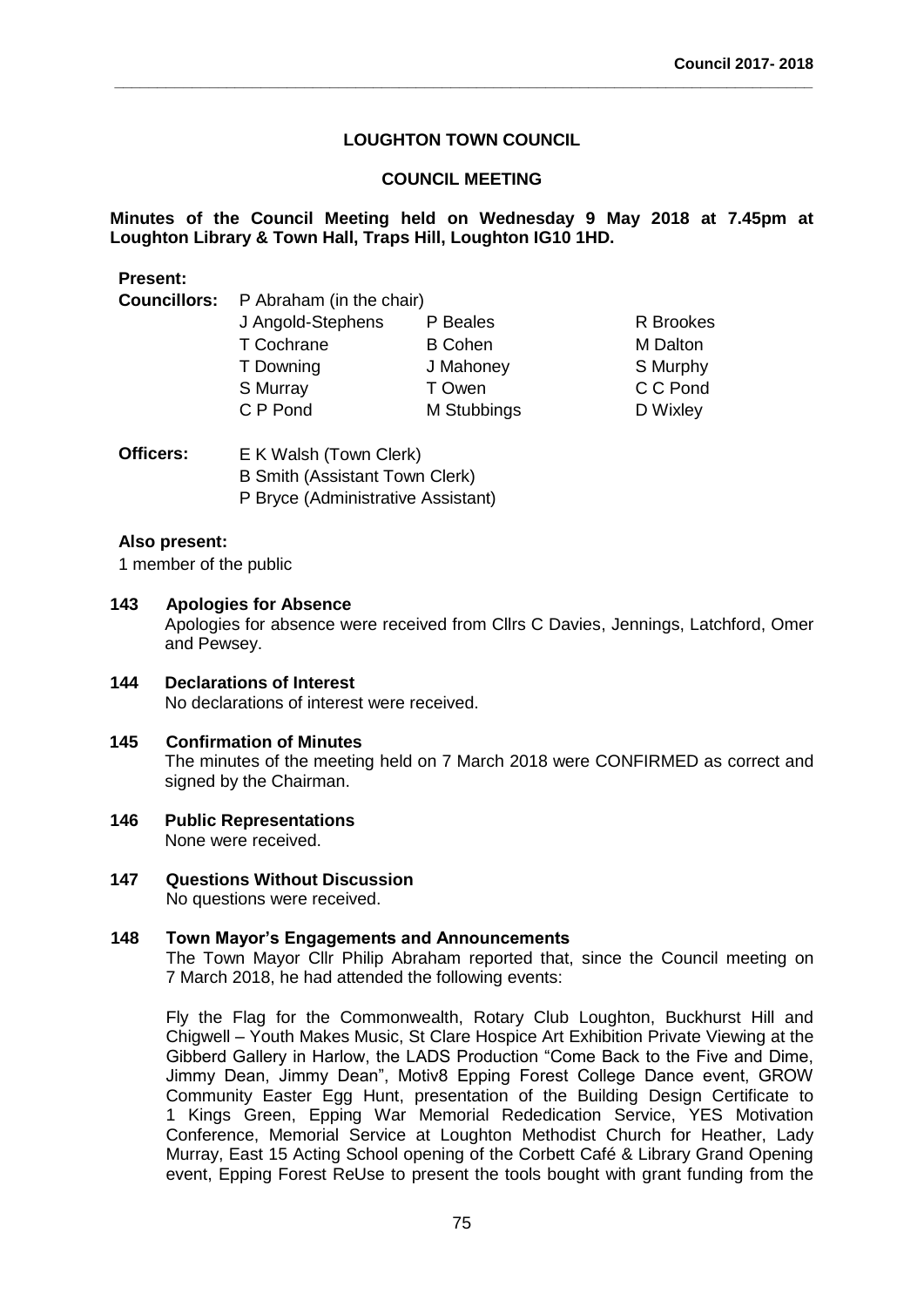Town Council and the Town Mayor's Annual Fun Run on the Roding Valley Recreation Ground.

**\_\_\_\_\_\_\_\_\_\_\_\_\_\_\_\_\_\_\_\_\_\_\_\_\_\_\_\_\_\_\_\_\_\_\_\_\_\_\_\_\_\_\_\_\_\_\_\_\_\_\_\_\_\_\_\_\_\_\_\_\_\_\_\_\_\_\_\_\_\_\_\_\_\_\_\_\_\_\_\_\_**

A detailed list of the events was circulated at the meeting.

# **149 Matters for Report**

### **149.1 Epping Forest District Dementia Action Alliance – Min no RG95.1**

Following the Resources and General Services Committee's decision to join the Epping Forest District DAA to help create a more dementia-friendly community, the Council nominated Cllr Abraham as a potential local champion for the Alliance.

# **149.2 First World War Centenary Partnership**

The Council NOTED that Cllr Pewsey would be attending a London and South East Meeting of this Partnership on Tuesday 15 May 2018 from 12.30pm – 4pm at the Imperial War Museum, London. This event enabled partners to share plans for Centenary commemorations in 2018 and discover the wide range of resources still available to support such activities in 2018.

#### **149.3 Internal Audit**

The Council NOTED that the internal auditor had completed and signed the Annual Internal Audit Report on page 3 of the Annual Governance and Accountability Return 2017/18. A copy of his final report for 2017/18 had been circulated to members and would be considered by the Resources and General Services Committee at its meeting on 4 July 2018.

The Council thanked the officers for their work in this regard.

# **149.4 Defibrillators**

The Council NOTED that defibrillators had been installed on the external walls of the Loughton Club in Station Road and Morrisons in the High Road. These would be available for public use once the registration on the East of England Ambulance Service's data list had been completed. The installation of the third defibrillator in The Broadway had been delayed by legal issues at Epping Forest District Council.

# **150 Reports from Members on Outside Organisations**

**150.1** Written reports on the following meetings were NOTED.

- i) Lopping Endowment Cllr Pewsey
- ii) Broadway Town Centre Partnership 8 March 2018 Cllr Latchford The Council NOTED that Cllr Owen would be attending an Essex County Council meeting on 15 May 2018 to question them about improvements to the central reservation in The Broadway previously requested by the Town Council and the Broadway Town Centre Partnership.
- iii) Epping Forest Citizens Advice 19 April 2018 Cllr Angold-Stephens
- **150.2** Cllr Abraham provided a verbal report on the recent OHERA meeting concerning the refurbishment of the Oakwood Hill Estate paths.
- **150.3** Roding Valley Meadows Local Nature Reserve Consultative Group, the Tree Wardens' training on the use of CAVAT and the Police Local Community Meeting held at the Murray Hall on 4 April 2018.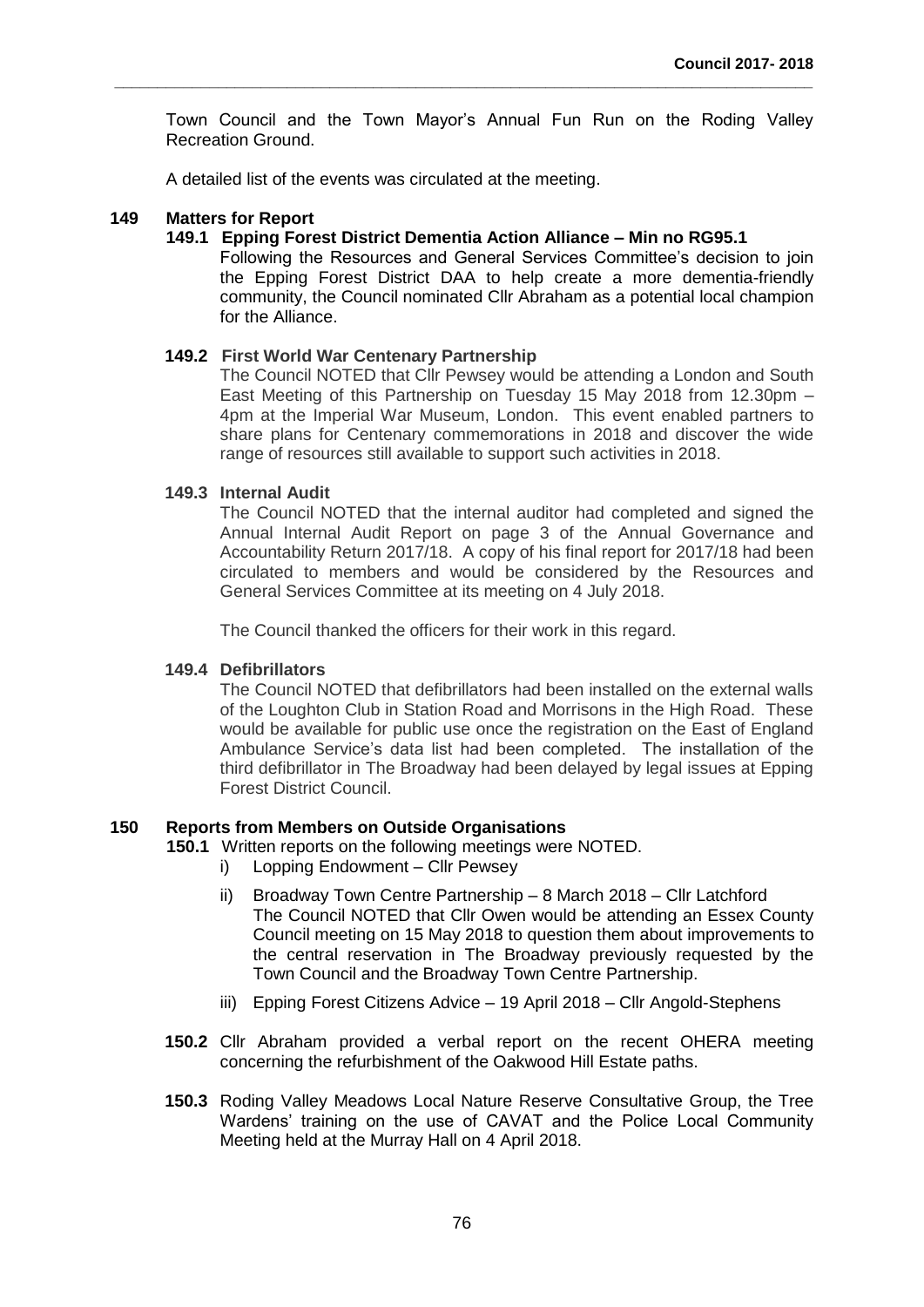### **151 Reports from Committees**

# **151.1 Planning and Licensing**

The reports from the meetings held on 26 February, 12 and 26 March, 9 and 23 April were NOTED.

# **151.2 Recreation**

The report from the meeting held on 28 March 2018 was NOTED.

**\_\_\_\_\_\_\_\_\_\_\_\_\_\_\_\_\_\_\_\_\_\_\_\_\_\_\_\_\_\_\_\_\_\_\_\_\_\_\_\_\_\_\_\_\_\_\_\_\_\_\_\_\_\_\_\_\_\_\_\_\_\_\_\_\_\_\_\_\_\_\_\_\_\_\_\_\_\_\_\_\_**

### **151.3 Environment and Heritage**

The report from the meeting held on 11 April 2018 was NOTED.

# **151.4 Resources and General Services**

The reports from the meetings held on 25 April 2018 was NOTED and in particular:

# **i. Min no RG118.2 – Office Accommodation**

On behalf of the Council, the Committee RESOLVED to execute the lease, the rental deposit deed and the side letter to enable it to be signed by the Chairman and Deputy Town Mayor; and

# **ii. Min no RG121 – Asset Register**

The Committee carried out the annual review of the Asset Register.

# **152 The Annual Governance Statement**

The Council members acknowledged their responsibility for ensuring that there was a sound system of internal control, including the preparation of the accounting statements for the year ended 31 March 2018 and made positive responses to each of the nine statements shown on the Annual Governance Statement as follows:

**1 We have put in place arrangements for effective financial management during the year, and for the preparation of the accounting statements.** The accounts were prepared by the RFO on an income and expenditure basis in accordance with the Accounts and Audit Regulations and guidance in Governance and Accountability for Smaller Authorities in England (A Practitioner's Guide). This is scrutinised by the Resources and General Services Committee and through the internal audit process.

**2 We maintained an adequate system of internal control, including measures designed to prevent and detect fraud and corruption and reviewed its effectiveness.** 

The Council carried out the annual review of its systems of Internal Audit and Internal Control and their effectiveness at its meeting on 7 March 2018 (Min no 141.1) and agreed a Statement of Internal Control (Min no 141.1.2).

At this meeting members also reviewed and updated the Council's Risk Assessment and Management document (Min no 141.3).

**3 We took all reasonable steps to assure ourselves that there are no matters of actual or potential non-compliance with laws, regulations and proper practices that could have a significant financial effect on the ability of the council to conduct its business or on its finances.** 

The Council operated within a robust set of governance arrangements, resulting from controls identified in the Risk Assessment which are reviewed annually. Measures also include regular reviews of Standing Orders and Financial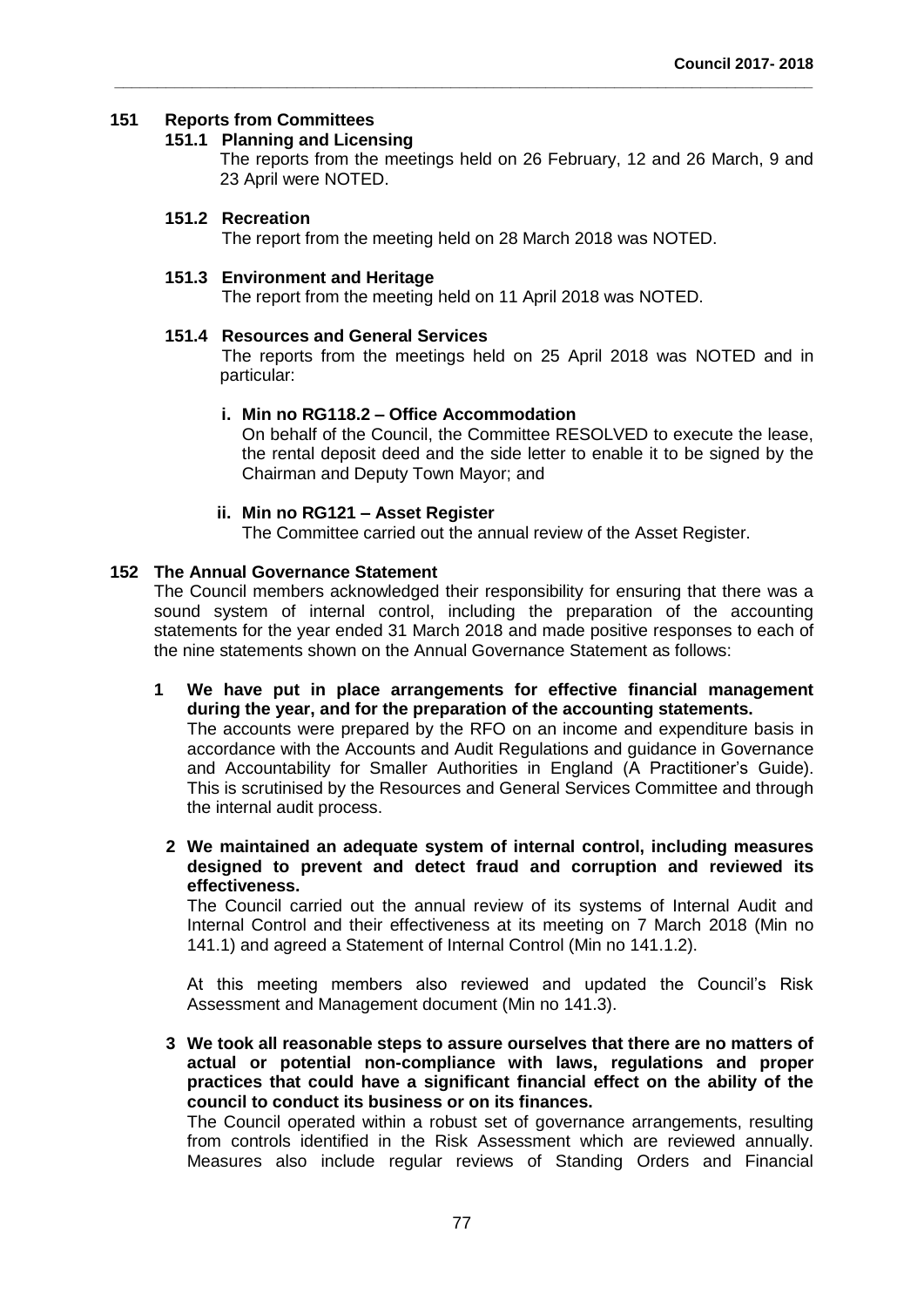Regulations, training for councillors and staff and identification of powers for all council payments.

**\_\_\_\_\_\_\_\_\_\_\_\_\_\_\_\_\_\_\_\_\_\_\_\_\_\_\_\_\_\_\_\_\_\_\_\_\_\_\_\_\_\_\_\_\_\_\_\_\_\_\_\_\_\_\_\_\_\_\_\_\_\_\_\_\_\_\_\_\_\_\_\_\_\_\_\_\_\_\_\_\_**

**4 We provided proper opportunity during the year for the exercise of electors' rights in accordance with the requirements of the Accounts and Audit Regulations.** 

As in 2017, the Council will provide an inspection period from Monday 4 June 2018 to Friday 13 July 2018 for the exercise of electors' rights. This entitled any person interested to inspect and make copies of the Annual Return, books, invoices, receipts etc at the Council Offices in normal working hours during this period.

Notices to this effect were to be displayed on the Council's noticeboards around the town and on the Council's website where the Statement of Accounts and accompanying documentation were also to be displayed commencing this year on 4 June 2018.

**5 We carried out an assessment of the risks facing this authority and took appropriate steps to manage those risks, including the introduction of internal controls and / or external insurance cover where required.**  At its meeting on 27 March 2018, the Council carried out the annual review of the Risk Assessment and Management document (Min no 141.3) which included details of internal controls and/or external insurance cover where required. The Council's insurance cover was reviewed on 14 February 2018 (Min no RG111).

**6 We maintained throughout the year an adequate and effective system of internal audit of the accounting records and control systems**.

Following the annual review of the system of internal audit and its effectiveness in April 2015, Auditing Solutions were re-appointed as the Council's internal auditors for a five-year period 2015/19 Min no (RG235.6). The auditors spent two days with the Council on 9 and 10 November 2017 with a final end of year visit on 19 April 2018 to inspect the annual accounts. The scope of their work followed the outline programme drawn up in 2015 with councillors and officers afforded the opportunity to request coverage of particular areas especially when new working procedures or responsibilities were introduced. The reports from the internal auditor were presented to all councillors and any issues raised by him following the end of year visit reviewed at the next meeting of the Resources and General Services Committee.

During 2017/18, the Council has continued the practice of appointing a member to carry out spot checks on the accounts throughout the year. The reports on these visits were also minuted.

**7 We took appropriate action on all matters raised in reports from internal and external audit.** 

The Resources and General Services Committee has been charged with responding to any and all matters raised by the internal and external auditors. No matters arose during this past year.

**8 We considered whether any litigation, liabilities or commitments, events or transactions, occurring either during or after the year-end, have a financial impact on this smaller authority and, where appropriate have included them in the accounting statements.** 

The RFO has considered these matters and debtors and creditors were included in the end of year accounts.